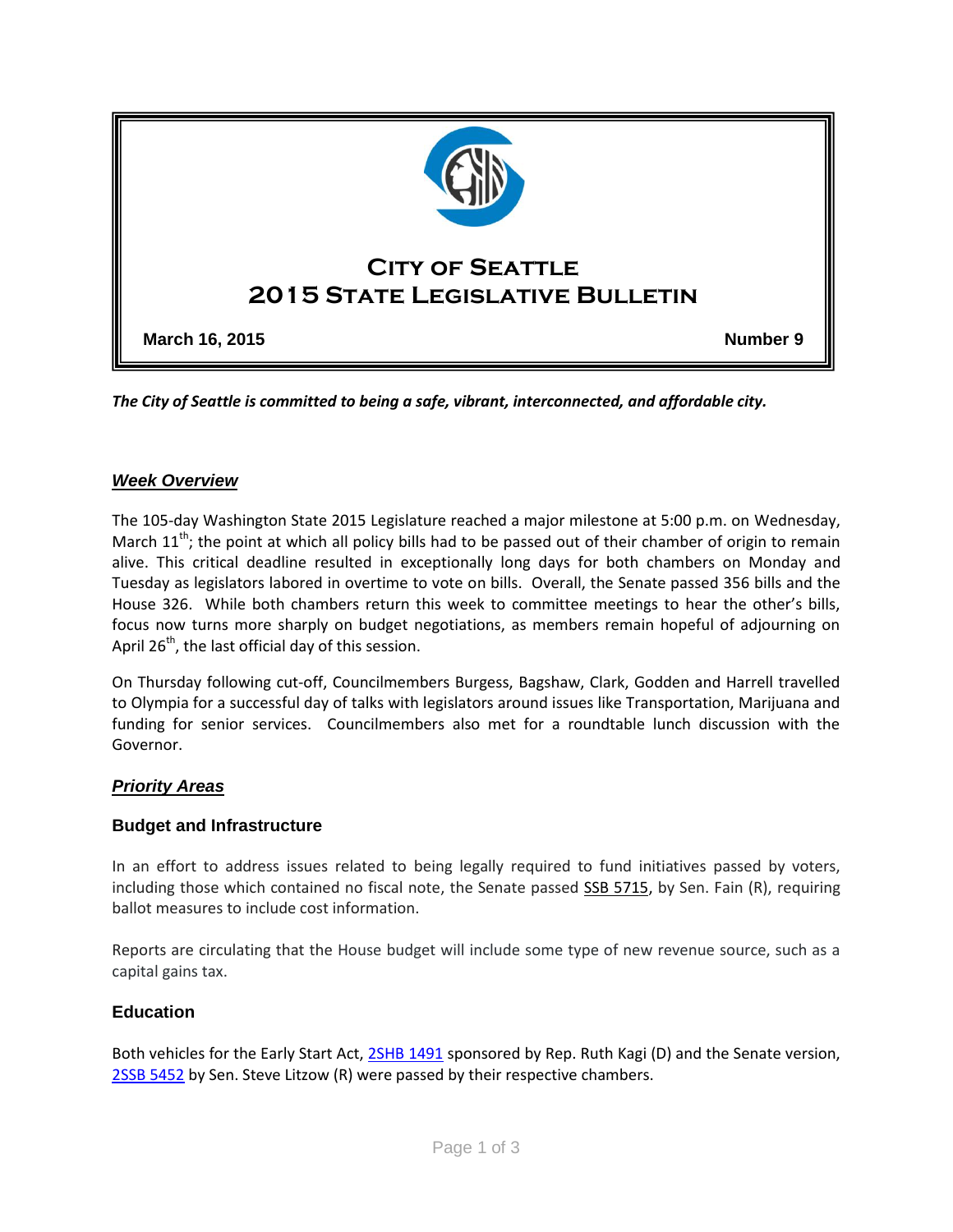Addressing the loss of an estimated \$40 million in funds due to the loss of a federal No Child Left Behind waiver, the Senate approved [SSB 5748.](http://app.leg.wa.gov/billinfo/summary.aspx?bill=5748&year=2015) The legislation would restore the waiver, by meeting the requirement that test scores are factored into teacher and principal evaluations. The bill passed on bipartisan lines with a 26-23 vote, as several Senators who voted against similar legislation last year reversed their votes.

## **Safety Net, Housing and Health Care**

Late on Tuesday evening, the Senate passed Sen. Marko Liias' (D) payday lending legislation, **ESSB 5899**, after hearing two-hours of debate. Democrats filed 37 amendments to the 42-page bill, most seeking to enact stricter safeguards for consumers. The final vote of 30-18 (one excused) included one Republican voting in opposition and six Democrats voting in favor. The bill now moves to the House, where a similar bill did not receive a vote on the floor.

The House continued to look at wage legislation this week, passing Democratic Rep. Tana Senn's [SHB](http://app.leg.wa.gov/billinfo/summary.aspx?bill=1646&year=2015)  [1646,](http://app.leg.wa.gov/billinfo/summary.aspx?bill=1646&year=2015) the Gender Equal Pay Opportunity Act, by a bipartisan 55-43 vote. The legislation's purpose is to close the gender wage gap.

For the fourth consecutive year the House has passed [HB 1647,](http://app.leg.wa.gov/billinfo/summary.aspx?bill=1647&year=2015) the Reproductive Health Act. Rep. Eileen Cody's (D) bill requires Washington State insurance providers to cover abortions and contraceptives.

## **Environment**

Governor Inslee's carbon pollution reduction legislation, [SHB 1314](http://app.leg.wa.gov/billinfo/summary.aspx?bill=1314&year=2015) by Rep. Fitzgibbon, received a hearing in House Appropriations on Thursday, March  $12<sup>th</sup>$ . Some testifiers in the packed hearing room raised concerns about potential job losses in the state, while others touted job growth, a potential \$1.3 billion dollar revenue increase, and a recent poll showing strong support for carbon pollution reduction.

[ESSB 5735](http://app.leg.wa.gov/billinfo/summary.aspx?bill=5735&year=2015), Sen. Doug Ericksen's alternative to Governor Inslee's carbon reduction bill received a vigorous debate on the Senate floor as Democrats attempted to amend the bill to acknowledge climate change as real and that human activity contributes towards it. In the end, the amendment was altered by Senator Ericksen to change the words "significantly contribute" to "may contribute." The amendment was approved 29-20. The bill allows utilities to comply with state laws requiring more energy from renewable resources by investing in carbon reduction. The amended legislation then passed with Majority Coalition Caucus support by a 26-23 vote.

The House approved another Governor Request bill, also sponsored by Rep. Fitzgibbon[, ESSHB 1472,](http://app.leg.wa.gov/billinfo/summary.aspx?bill=1472&year=2015) by a vote of 63-35, with the intent of reducing toxic chemicals in Washington State. It requires the Department of Ecology to create chemical action plans on select chemicals every two years to eliminate or reduce threats from these chemicals and provide an alternatives assessment. It also creates a Chemical Safety Committee in the state.

# **Transportation**

Democratic Senator Cyrus Habib's bill, [ESB 5550,](http://apps.leg.wa.gov/billinfo/summary.aspx?bill=5550) which would impose regulations on Transportation Network Companies (TNC's) such as Uber and Lyft, passed the Senate on a 30-18 vote. Amendments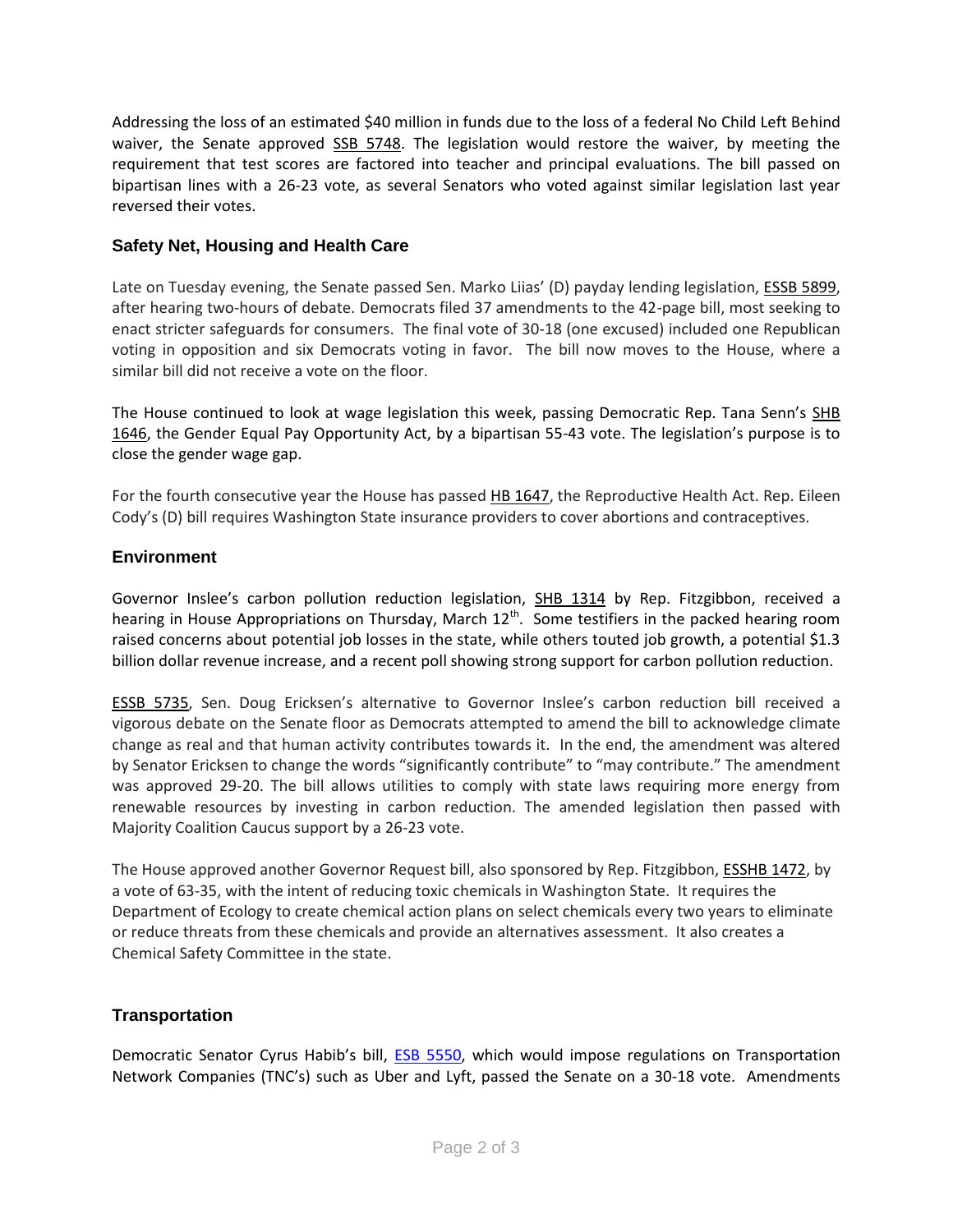preempting local jurisdiction's authority to license TNC's, and on driver background checks, were added. The bill has been referred to the House Committee on Business and Financial Services.

A bill exempting operators of for-hire vehicles, limousines and taxicabs from mandatory industrial insurance passed the House. Rep. Pat Sullivan's (D) [HB 1821](http://apps.leg.wa.gov/billinfo/summary.aspx?bill=1821) was approved 80-17.

# **Public Safety**

### **Marijuana**

[SB 5052,](http://apps.leg.wa.gov/billinfo/summary.aspx?bill=5052&year=2015) an omnibus medical marijuana bill sponsored by Sen. Ann Rivers (R), was passed from the House Healthcare and Wellness Committee on Friday, March 13<sup>th</sup>. Amendments supported by the City to clarify requirements for obtaining a retail license by current medical marijuana outlets were included in the legislation. The bill now moves to the Appropriations committee.

### **Mental Health**

On Monday, March 9<sup>th</sup>, [ESHB 1448](http://app.leg.wa.gov/billinfo/summary.aspx?bill=1448&year=2015), which became known as Sheena's Law from a case which triggered the legislation, passed the House on a strong bipartisan vote of 93-5. The legislation, sponsored by Rep. Marcus Ricelli (D), implements procedures for responding to suicide threats and attempts.

Republican Sen. Steve O'Ban's [SSB 5889,](http://app.leg.wa.gov/billinfo/summary.aspx?bill=5889&year=2015) requiring mental health evaluations to be performed within fourteen days for those charged in crimes, was the third bill to be signed by the governor this session. The legislation is in direct response to a class-action lawsuit stating evaluations have not been done in a timely fashion.

[HB 1713](http://app.leg.wa.gov/billinfo/summary.aspx?bill=1713&year=2015), Rep. Eileen Cody (D)'s bill to integrate the treatment systems for mental health and chemical dependency, also passed the House on Monday, 63-35.

# *Looking Ahead*

As committee hearings recommence and budget negotiations move into high gear, all eyes are on the April 26<sup>th</sup> final deadline. Lawmakers continue to voice optimism about adjourning on time.

The Senate transportation package will receive its first hearing in the House Transportation Committee on March 26<sup>th</sup>.

A proposed Water Bond bill, aiming to address water storage, flood control and storm water needs will be exec'd from Senate Ways and Means on Thursday, March 19<sup>th</sup>. The City is offering feedback to sponsors, as there are numerous critical concerns associated with the bill.

OIR welcomes SDOT director Scott Kubly and Mayor Murray's Transportation Policy Director Andrew Glass Hastings to Olympia on Tuesday, March  $17<sup>th</sup>$  for a series of discussions with key legislators.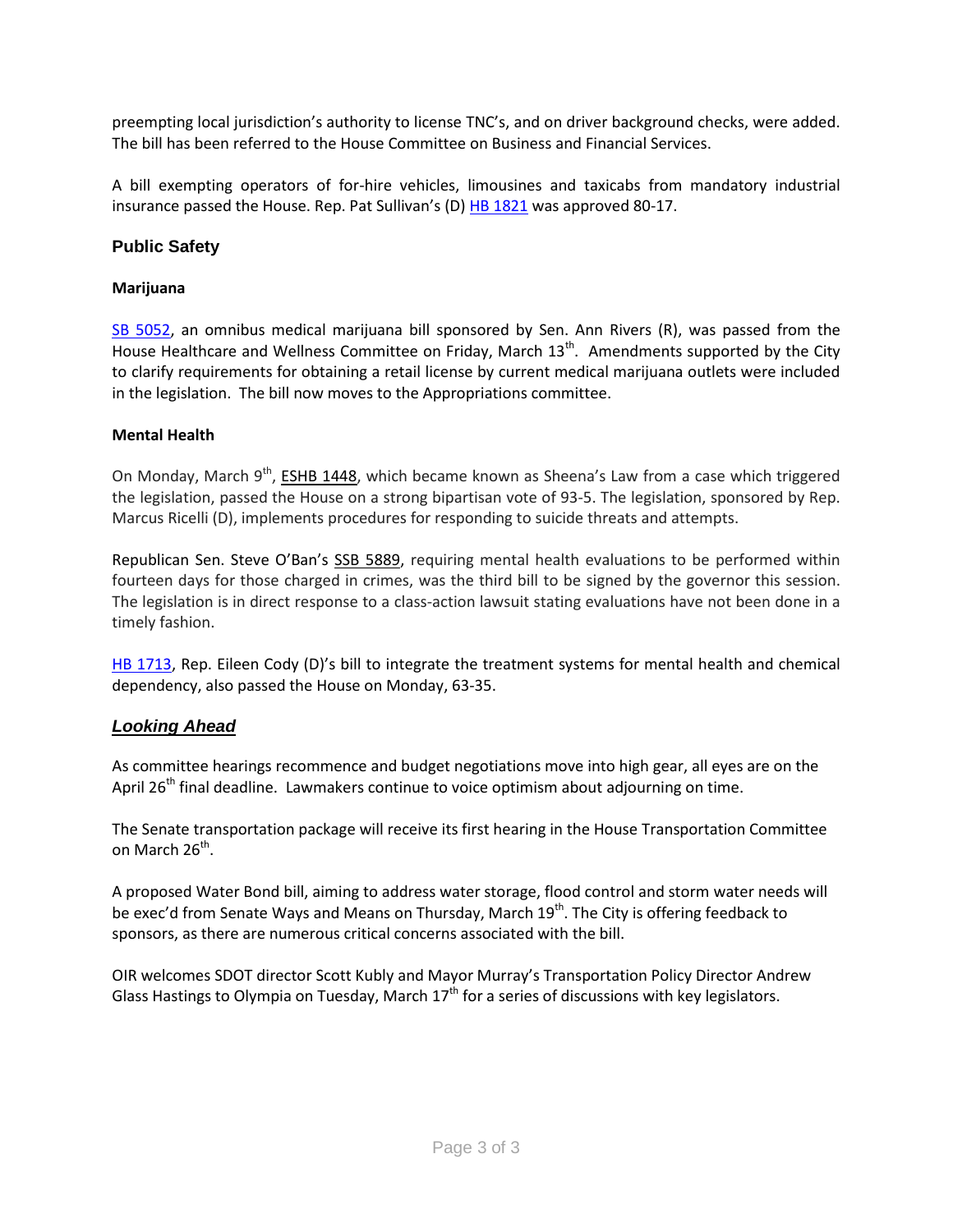| Bill #                         | <b>Abbrev. Title</b>            | <b>Short Description</b>                                                                                   | <b>Status</b>                                                                                                                                                                                 | Sponsor        |
|--------------------------------|---------------------------------|------------------------------------------------------------------------------------------------------------|-----------------------------------------------------------------------------------------------------------------------------------------------------------------------------------------------|----------------|
| <b>ESHB 1093</b>               | Unmanned aircraft               | Concerning unmanned aircraft.                                                                              | SLaw & Justice - First reading,<br>referred to Law & Justice.                                                                                                                                 | Morris         |
| <b>SHB 1105</b><br>(SB 5076)   | Operating sup budget<br>2015    | Making 2015 supplemental operating appropriations.                                                         | C 3 L 15 - Chapter 3, 2015 Laws.                                                                                                                                                              | Hunter         |
| <b>HB 1115</b><br>(SB 5097)    | Capital budget 2015-<br>2017    | Concerning the capital budget.                                                                             | HCap Budget - First reading,<br>referred to Capital Budget.                                                                                                                                   | Dunshee        |
| <b>HB 1116</b><br>(SB 5096)    | Capital sup budget<br>2015      | Concerning the supplemental capital budget.                                                                | HCap Budget - First reading,<br>referred to Capital Budget.                                                                                                                                   | Dunshee        |
| <b>E2SHB 1174</b><br>(SB 5684) | Flame retardants                | Concerning flame retardants.                                                                               | SEnergy, Enviro - First reading,<br>referred to Energy, Environment &<br>Telecommunications.<br>Public Hearing in Energy,<br>Environment &<br>Telecommunications (Senate) on<br>3/17 @ 1:30pm | Van De<br>Wege |
| <b>SHB 1223</b>                | Lodging tx/workforce<br>housing | Allowing the use of lodging taxes for financing workforce<br>housing.                                      | SHumSer/MenHlth - First reading,<br>referred to Human Services.<br>Mental Health & Housing.                                                                                                   | Springer       |
| <b>SHB 1238</b>                | Affordable tuition<br>planning  | Concerning affordable tuition planning.                                                                    | SHigher Ed - First reading,<br>referred to Higher Education.<br>Public Hearing in Higher<br>Education (Senate) on 3/17 @<br>1:30 <sub>pm</sub>                                                | Pollet         |
| <b>SHB 1240</b><br>(2SSB 5908) | Student restraint,<br>isolation | Concerning restraint or isolation of students, including<br>students with disabilities, in public schools. | SEL/K-12 - First reading, referred<br>to Early Learning & K-12<br>Education.<br>Public Hearing in Early Learning &<br>K-12 Education (Senate) on 3/19<br>@ 8:00am                             | Pollet         |

Bill Status Report March 15, 2015 Page 1 of 8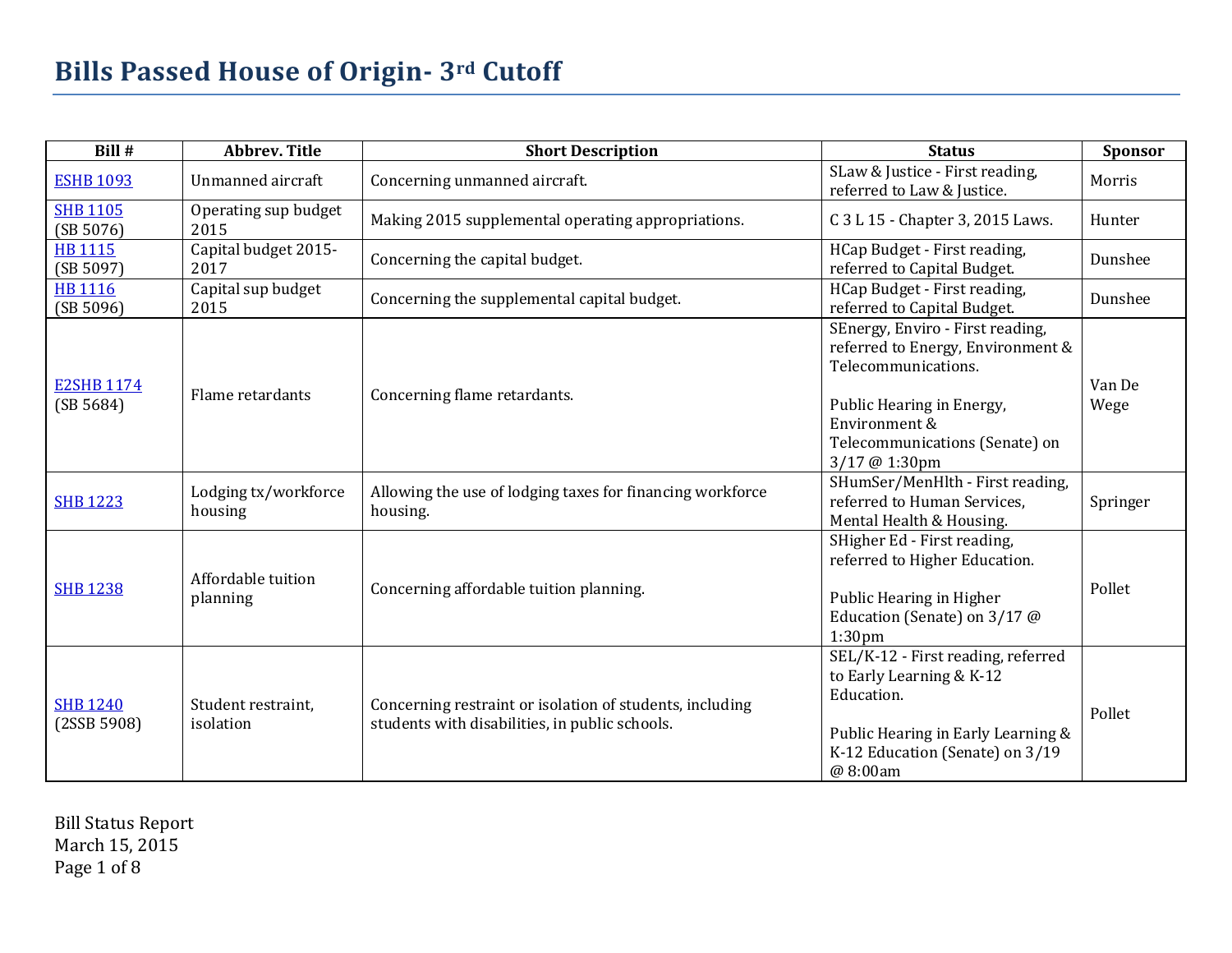| Bill #                          | <b>Abbrev. Title</b>            | <b>Short Description</b>                                                                                                                          | <b>Status</b>                                                                                                                                                     | Sponsor    |
|---------------------------------|---------------------------------|---------------------------------------------------------------------------------------------------------------------------------------------------|-------------------------------------------------------------------------------------------------------------------------------------------------------------------|------------|
| <b>SHB 1257</b><br>(SB 5123)    | Tenant screening<br>reports     | Concerning tenant screening.                                                                                                                      | SFin Inst/Ins - First reading,<br>referred to Financial Institutions &<br>Insurance.                                                                              | Walkinshaw |
| <b>EHB 1258</b><br>(E2SSB 5269) | Detention decision<br>review    | Concerning court review of detention decisions under the<br>involuntary treatment act.                                                            | SHumSer/MenHlth - First reading,<br>referred to Human Services,<br>Mental Health & Housing.                                                                       | Walkinshaw |
| <b>E2SHB 1276</b>               | Impaired driving                | Concerning impaired driving.                                                                                                                      | SLaw & Justice - First reading,<br>referred to Law & Justice.<br>Public Hearing in Law & Justice<br>(Senate) on 3/17 @ 8:00am                                     | Klippert   |
| <b>SHB 1295</b><br>(2SSB 5437)  | Breakfast after the bell        | Concerning breakfast after the bell programs.                                                                                                     | SEL/K-12 - First reading, referred<br>to Early Learning & K-12<br>Education.<br>Public Hearing in Early Learning &<br>K-12 Education (Senate) on 3/16<br>@ 1:30pm | Hudgins    |
| <b>HB 1299</b><br>(SB 5360)     | Trans budget 2015-<br>2017      | Making transportation appropriations for the 2015-2017 fiscal<br>biennium.                                                                        | HTrans - First reading, referred to<br>Transportation.                                                                                                            | Clibborn   |
| <b>HB 1355</b><br>(SB 5285)     | Minimum hourly wage<br>increase | Increasing the minimum hourly wage to twelve dollars over<br>four years.                                                                          | SCommerce and L - First reading,<br>referred to Commerce & Labor.                                                                                                 | Farrell    |
| <b>HB 1356</b><br>(SB 5306)     | Sick & safe<br>employment leave | Establishing minimum standards for sick and safe leave from<br>employment.                                                                        | SCommerce and L - First reading,<br>referred to Commerce & Labor.                                                                                                 | Jinkins    |
| <b>HB 1389</b><br>(SB 5181)     | State fire<br>service/disasters | Addressing the scope of state fire service mobilization and<br>ensuring compliance with existing state and federal disaster<br>response policies. | SGovtOp&Sec - First reading,<br>referred to Government<br>Operations & Security.                                                                                  | Goodman    |
| <b>ESHB 1417</b><br>(ESSB 5048) | Water-sewer districts           | Subjecting a resolution or ordinance adopted by the legislative<br>body of a city or town to assume a water-sewer district to a<br>referendum.    | SGovtOp&Sec - First reading,<br>referred to Government<br>Operations & Security.                                                                                  | Takko      |
| 2SHB 1436<br>(2SSB 5404)        | Homeless youth                  | Concerning homeless youth prevention and protection.                                                                                              | SHumSer/MenHlth - First reading,<br>referred to Human Services,<br>Mental Health & Housing.                                                                       | Kagi       |

Bill Status Report March 15, 2015 Page 2 of 8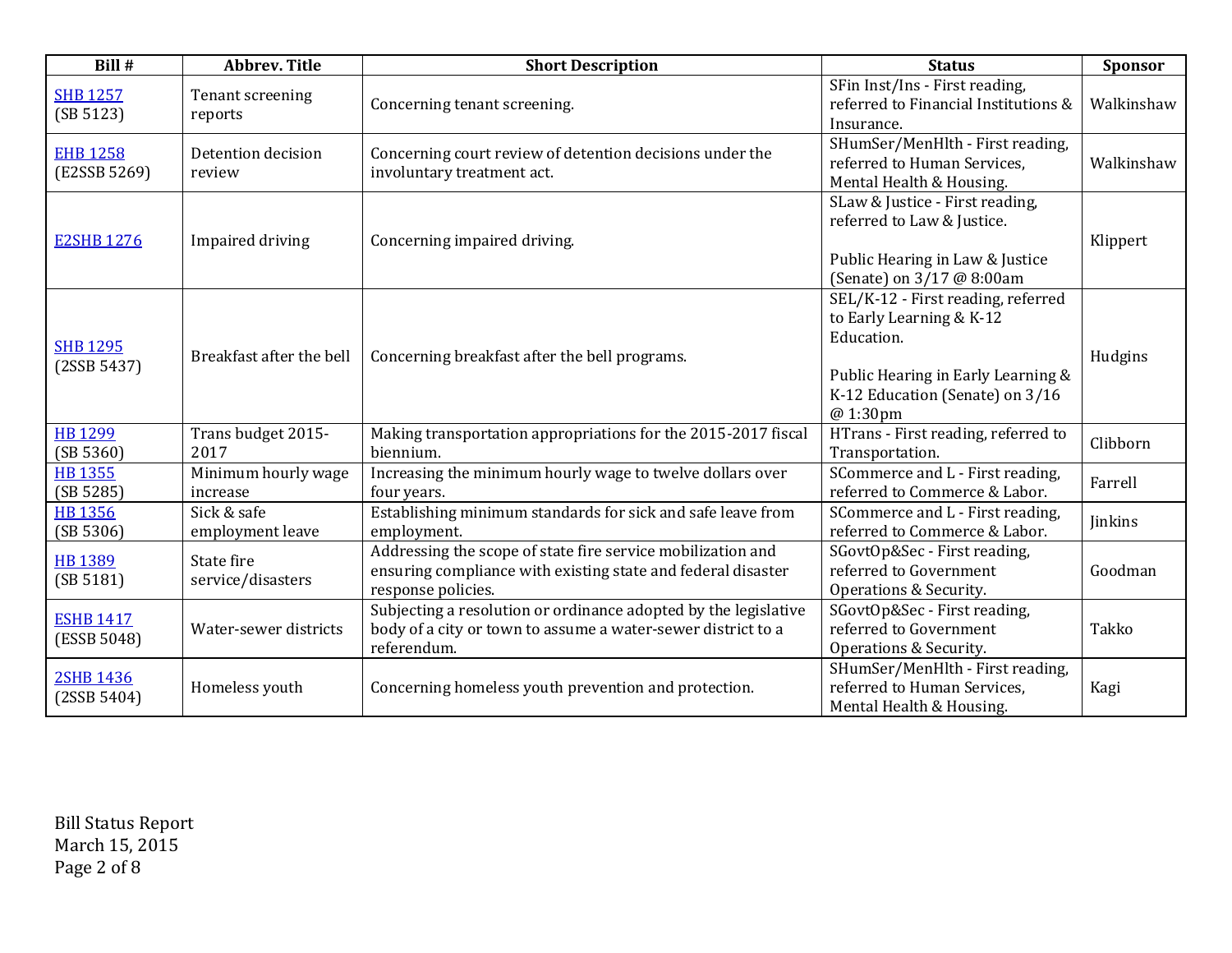| Bill #                            | <b>Abbrev. Title</b>            | <b>Short Description</b>                                                                                                                                                           | <b>Status</b>                                                                                                                                                                                 | <b>Sponsor</b> |
|-----------------------------------|---------------------------------|------------------------------------------------------------------------------------------------------------------------------------------------------------------------------------|-----------------------------------------------------------------------------------------------------------------------------------------------------------------------------------------------|----------------|
| <b>ESHB 1449</b><br>(SB 5087)     | Oil transportation<br>safety    | Concerning oil transportation safety.                                                                                                                                              | SEnergy, Enviro - First reading,<br>referred to Energy, Environment &<br>Telecommunications.<br>Public Hearing in Energy,<br>Environment &<br>Telecommunications (Senate) on<br>3/18 @ 1:30pm | Farrell        |
| <b>E2SHB 1491</b><br>(E2SSB 5452) | Early care & education<br>systm | Improving quality in the early care and education system.                                                                                                                          | SEL/K-12 - First reading, referred<br>to Early Learning & K-12<br>Education.                                                                                                                  | Kagi           |
| <b>SHB 1511</b><br>(SSB 5433)     | Tribal history, culture,<br>etc | Requiring Washington's tribal history, culture, and government<br>to be taught in the common schools.                                                                              | SEL/K-12 - First reading, referred<br>to Early Learning & K-12<br>Education.<br>Public Hearing in Early Learning &<br>K-12 Education (Senate) on 3/17<br>@1:30pm                              | Ortiz-Self     |
| <b>ESHB 1553</b>                  | Opportunity<br>restoration      | Encouraging certificates of restoration of opportunity.                                                                                                                            | SLaw & Justice - First reading,<br>referred to Law & Justice.<br>Public Hearing in Law & Justice<br>(Senate) on 3/19 @ 8:00am                                                                 | Walkinshaw     |
| <b>HB 1554</b>                    | Children/guardians,<br>family   | Exempting information of guardians or family members of<br>children enrolled in child care, early learning, parks and<br>recreation, after-school, and youth development programs. | SGovtOp&Sec - First reading,<br>referred to Government<br>Operations & Security.                                                                                                              | Stambaugh      |
| <b>ESHB 1571</b><br>(SB 5926)     | Paint stewardship               | Concerning paint stewardship.                                                                                                                                                      | SEnergy, Enviro - First reading,<br>referred to Energy, Environment &<br>Telecommunications.<br>Public Hearing in Energy,<br>Environment &<br>Telecommunications (Senate) on<br>3/17 @ 1:30pm | Peterson       |
| <b>2SHB 1576</b><br>(SSB 5864)    | Annexed areas/sales &<br>use tx |                                                                                                                                                                                    | SWays & Means - First reading,<br>referred to Ways & Means.                                                                                                                                   | Fitzgibbon     |

Bill Status Report March 15, 2015 Page 3 of 8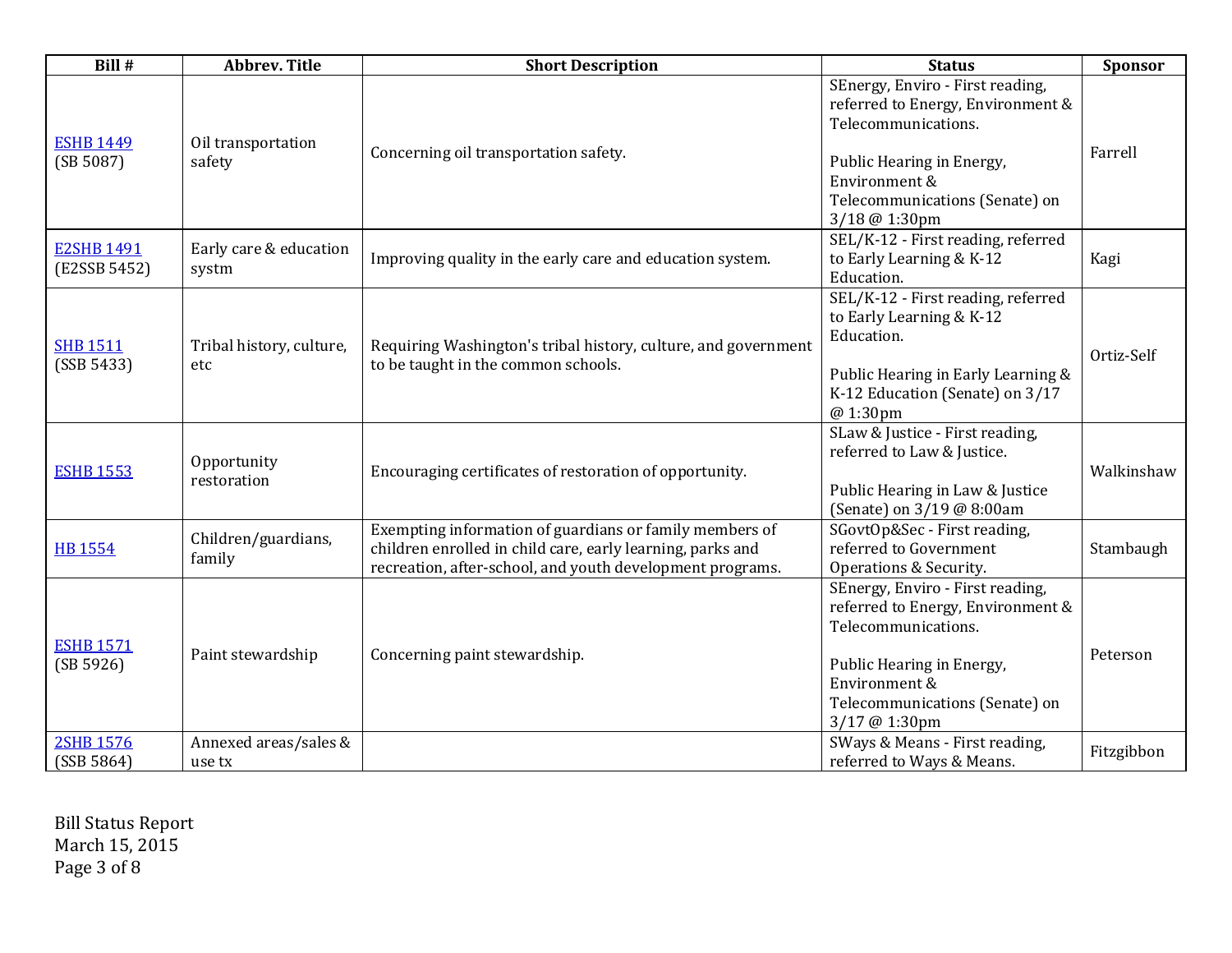| Bill #                         | <b>Abbrev. Title</b>            | <b>Short Description</b>                                                                                                              | <b>Status</b>                                                                                                                                                                             | Sponsor    |
|--------------------------------|---------------------------------|---------------------------------------------------------------------------------------------------------------------------------------|-------------------------------------------------------------------------------------------------------------------------------------------------------------------------------------------|------------|
| <b>HB 1647</b><br>(SB 5574)    | Reproductive health<br>care     | Concerning health plan coverage of reproductive health care.                                                                          | SHealth Care - First reading,<br>referred to Health Care.                                                                                                                                 | Cody       |
| <b>HB 1720</b>                 | Healthy housing                 | Concerning healthy housing.                                                                                                           | SHumSer/MenHlth - First reading,<br>referred to Human Services.<br>Mental Health & Housing.<br>Public Hearing in Human Services,<br>Mental Health & Housing (Senate)<br>on 3/19 @ 10:00am | Robinson   |
| <b>2SHB 1735</b><br>(SSB 5740) | <b>Extended foster care</b>     | Concerning extended foster care services.                                                                                             | SHumSer/MenHlth - First reading,<br>referred to Human Services,<br>Mental Health & Housing.<br>Public Hearing in Human Services,<br>Mental Health & Housing (Senate)<br>on 3/16 @ 10:00am | Orwall     |
| <b>ESHB 1745</b><br>(SB 5668)  | Voting rights                   | Enacting the Washington voting rights act.                                                                                            | SGovtOp&Sec - First reading,<br>referred to Government<br>Operations & Security.                                                                                                          | Moscoso    |
| <b>SHB 1783</b><br>(SB 5675)   | Dual language<br>instruction    | Expanding dual language and bilingual instruction for early<br>learners through secondary students.                                   | SEL/K-12 - First reading, referred<br>to Early Learning & K-12<br>Education.<br>Public Hearing in Early Learning &<br>K-12 Education (Senate) on 3/17<br>@ 1:30pm                         | Ortiz-Self |
| <b>HB 1821</b><br>(SB 5710)    | For hire, limo, taxi/ind<br>ins | Addressing industrial insurance requirements and options for<br>owners and lessees of for hire vehicles, limousines, and<br>taxicabs. | SCommerce and L - First reading,<br>referred to Commerce & Labor.                                                                                                                         | Sullivan   |
| <b>2SHB 1916</b>               | Chem dependncy &<br>mental hlth | Integrating administrative provisions for chemical dependency<br>and mental health.                                                   | SHumSer/MenHlth - First reading,<br>referred to Human Services,<br>Mental Health & Housing.                                                                                               | Pollet     |

Bill Status Report March 15, 2015 Page 4 of 8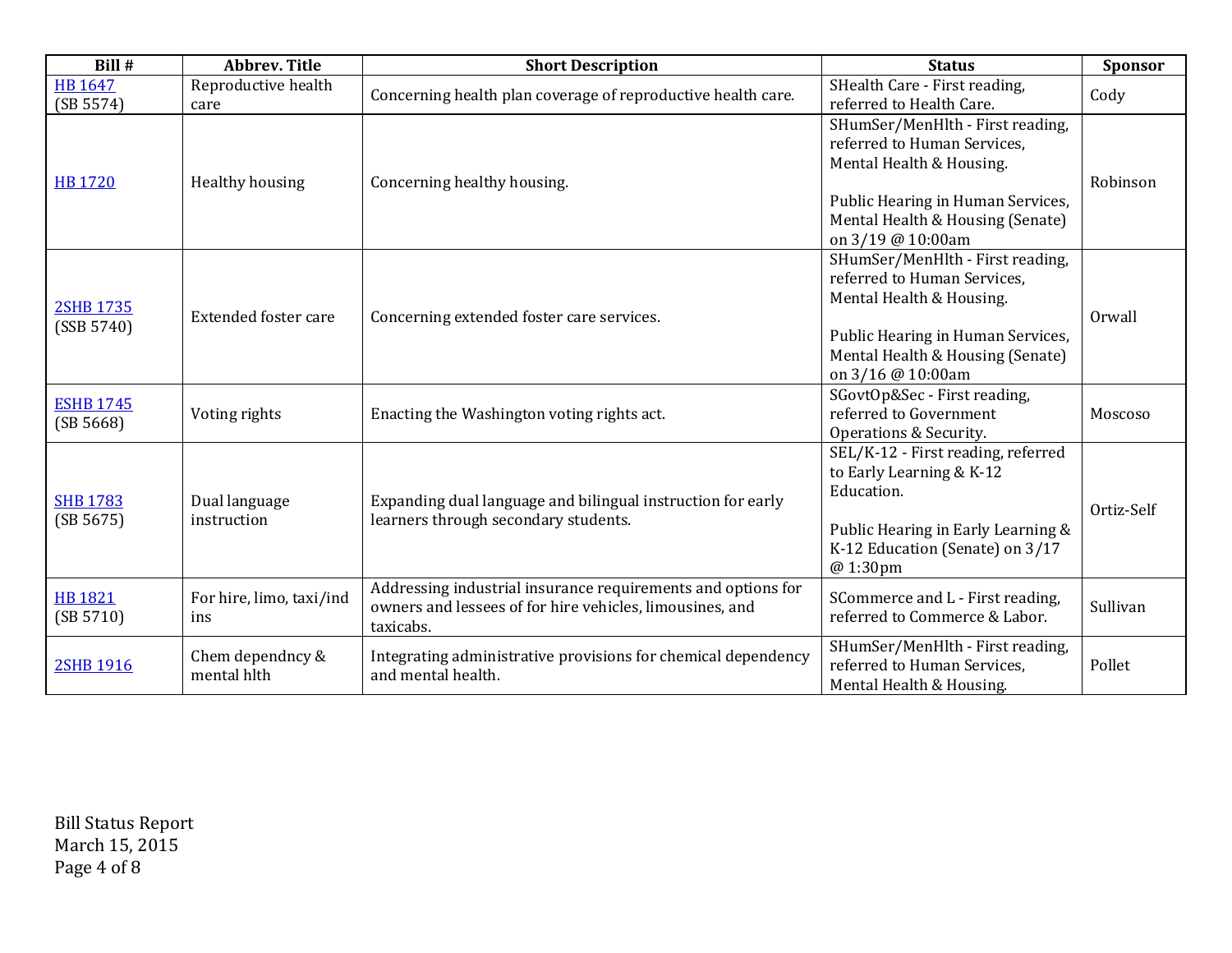| Bill #                          | <b>Abbrev. Title</b>              | <b>Short Description</b>                                                                                                                       | <b>Status</b>                                                                                                                                                                                      | <b>Sponsor</b> |
|---------------------------------|-----------------------------------|------------------------------------------------------------------------------------------------------------------------------------------------|----------------------------------------------------------------------------------------------------------------------------------------------------------------------------------------------------|----------------|
| <b>ESHB 1980</b><br>(SB 6020)   | Sunshine committee<br>rec's       | Implementing recommendations of the sunshine committee.                                                                                        | SGovtOp&Sec - First reading,<br>referred to Government<br>Operations & Security.<br>Public Hearing in Government<br>Operations & Security (Senate) on<br>3/19 @ 10:00am                            | Springer       |
| <b>EHB 2086</b><br>(SB 5900)    | The<br>homeless/religious<br>orgs | Prohibiting certain limitations on the hosting of the homeless<br>by religious organizations.                                                  | SHumSer/MenHlth - First reading,<br>referred to Human Services,<br>Mental Health & Housing.                                                                                                        | McBride        |
| <b>SSB 5012</b>                 | Industrial hemp                   | Authorizing the growing of industrial hemp.                                                                                                    | HCommerce & Gam - First reading,<br>referred to Commerce & Gaming.<br>Public Hearing in Commerce &<br>Gaming (House) on 3/16 @<br>1:30 <sub>pm</sub>                                               | Hatfield       |
| <b>ESSB 5048</b><br>(ESHB 1417) | Water-sewer districts             | Subjecting a resolution or ordinance adopted by the legislative<br>body of a city or town to assume a water-sewer district to a<br>referendum. | HLocal Govt - First reading,<br>referred to Local Government.<br>Public Hearing in Local<br>Government (House) on 3/18 @<br>8:00am<br>Exec Session in Local Government<br>(House) on 3/19 @ 1:30pm | Chase          |
| 2SSB 5052                       | Cannabis patient<br>protection    | Establishing the cannabis patient protection act.                                                                                              | HHC/Wellness - First reading,<br>referred to Health Care &<br>Wellness.                                                                                                                            | Rivers         |
| <b>E2SSB 5057</b>               | Hazardous material<br>transport   | Concerning the safe transport of hazardous materials.                                                                                          | HEnvironment - First reading,<br>referred to Environment.<br>Public Hearing in Environment<br>(House) on 3/16 @ 1:30pm                                                                             | Ericksen       |
| SB 5076<br>(SHB 1105)           | Operating sup budget<br>2015      | Making 2015 supplemental operating appropriations.                                                                                             | SWays & Means - First reading,<br>referred to Ways & Means.                                                                                                                                        | Hill           |
| <b>SB 5088</b><br>(HB 1182)     | Geological hazard<br>assessment   | Concerning a geological hazards assessment.                                                                                                    | HAg & Nat Res - First reading,<br>referred to Agriculture & Natural<br>Resources.                                                                                                                  | Pearson        |

Bill Status Report March 15, 2015 Page 5 of 8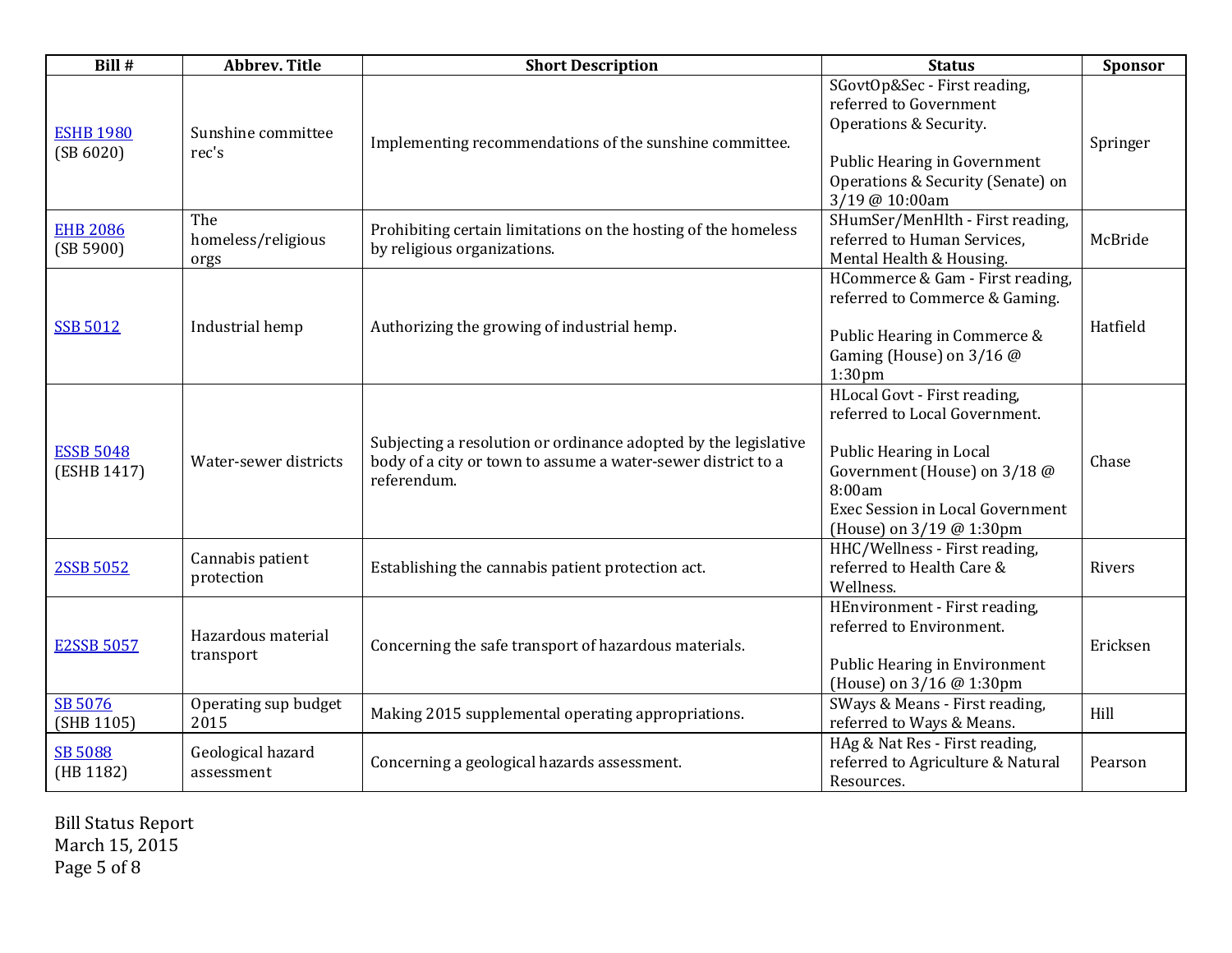| Bill #                          | <b>Abbrev. Title</b>            | <b>Short Description</b>                                                                                                                                                                                                                                                                 | <b>Status</b>                                                                                                                                                             | <b>Sponsor</b> |
|---------------------------------|---------------------------------|------------------------------------------------------------------------------------------------------------------------------------------------------------------------------------------------------------------------------------------------------------------------------------------|---------------------------------------------------------------------------------------------------------------------------------------------------------------------------|----------------|
| <b>ESB 5091</b>                 | Nuclear energy as alt<br>energy | Including nuclear energy in the definition of a "qualified<br>alternative energy resource" for the purposes of RCW<br>19.29A.090.                                                                                                                                                        | HTech & Econ D - First reading,<br>referred to Technology &<br>Economic Development.                                                                                      | <b>Brown</b>   |
| SB 5094<br>(HB 1352)            | Hydroelectric<br>generation     | Allowing incremental electricity produced as a result of<br>efficiency improvements to hydroelectric generation projects<br>whose energy output is marketed by the Bonneville power<br>administration to qualify as an eligible renewable resource<br>under the energy independence act. | HTech & Econ D - First reading,<br>referred to Technology &<br>Economic Development.                                                                                      | <b>Brown</b>   |
| SB 5096<br>(HB 1116)            | Capital sup budget<br>2015      | Concerning the supplemental capital budget.                                                                                                                                                                                                                                              | SWays & Means - First reading,<br>referred to Ways & Means.                                                                                                               | Honeyford      |
| SB 5097<br>(HB 1115)            | Capital budget 2015-<br>2017    | Concerning the capital budget.                                                                                                                                                                                                                                                           | SWays & Means - First reading,<br>referred to Ways & Means.                                                                                                               | Honeyford      |
| SB 5121                         | Marijuana research<br>license   | Establishing a marijuana research license.                                                                                                                                                                                                                                               | HCommerce & Gam - Referred to<br>Commerce & Gaming.                                                                                                                       | Kohl-Welles    |
| <b>E2SSB 5269</b><br>(EHB 1258) | Detention decision<br>review    | Concerning court review of detention decisions under the<br>involuntary treatment act.                                                                                                                                                                                                   | HJudiciary - First reading, referred<br>to Judiciary.<br>Public Hearing in Judiciary<br>(House) on 3/18 @ 8:30am<br>Exec Session in Judiciary (House)<br>on 3/19 @ 1:30pm | O'Ban          |
| <b>ESSB 5343</b><br>(HB 1751)   | Transit<br>construction/parking | Concerning parking impact mitigation from regional transit<br>authority facility construction.                                                                                                                                                                                           | HTrans - First reading, referred to<br>Transportation.                                                                                                                    | Hasegawa       |
| SB 5360<br>(HB 1299)            | Trans budget 2015-<br>2017      | Making transportation appropriations for the 2015-2017 fiscal<br>biennium.                                                                                                                                                                                                               | STransportation - First reading,<br>referred to Transportation.                                                                                                           | Liias          |
| SB 5396                         | Children/guardians,<br>family   | Exempting information of guardians or family members of<br>children enrolled in child care, early learning, parks and<br>recreation, after-school, and youth development programs.                                                                                                       | HState Governme - First reading,<br>referred to State Government.                                                                                                         | Roach          |
| 2SSB 5404<br>(2SHB 1436)        | Homeless youth                  | Concerning homeless youth prevention and protection.                                                                                                                                                                                                                                     | HErly Lrn/H Svc - First reading,<br>referred to Early Learning &<br>Human Services.<br>Public Hearing in Early Learning &<br>Human Services (House) on 3/18<br>@ 1:30pm   | O'Ban          |

Bill Status Report March 15, 2015 Page 6 of 8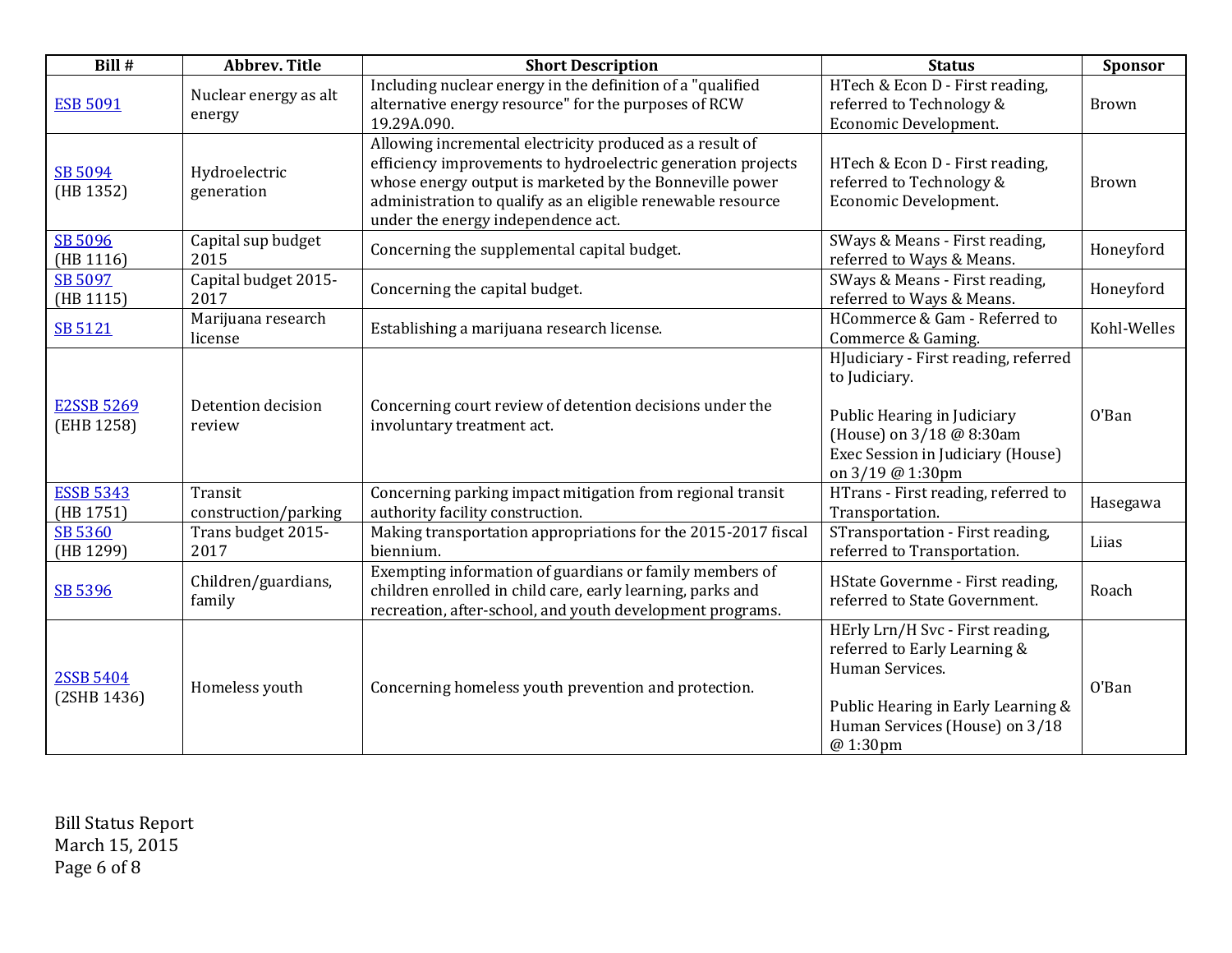| Bill #                            | <b>Abbrev. Title</b>             | <b>Short Description</b>                                                                              | <b>Status</b>                                                                                                                                                                                                                                              | Sponsor |
|-----------------------------------|----------------------------------|-------------------------------------------------------------------------------------------------------|------------------------------------------------------------------------------------------------------------------------------------------------------------------------------------------------------------------------------------------------------------|---------|
| <b>SSB 5433</b><br>(SHB 1511)     | Tribal history, culture,<br>etc. | Requiring Washington's tribal history, culture, and government<br>to be taught in the common schools. | HComm Dev, Hous - First reading,<br>referred to Community<br>Development, Housing & Tribal<br>Affairs.                                                                                                                                                     | Litzow  |
| <b>E2SSB 5452</b><br>(E2SHB 1491) | Early care & education<br>systm  | Improving quality in the early care and education system.                                             | HErly Lrn/H Svc - First reading,<br>referred to Early Learning &<br>Human Services.<br>Public Hearing in Early Learning &<br>Human Services (House) on 3/20<br>@ 10:00am                                                                                   | Litzow  |
| <b>SSB 5463</b><br>(2SHB 1107)    | Cultural & heritage<br>programs  | Concerning access to and creation of cultural and heritage<br>programs and facilities.                | HComm Dev, Hous - First reading,<br>referred to Community<br>Development, Housing & Tribal<br>Affairs.<br><b>Public Hearing in Community</b><br>Development, Housing & Tribal<br>Affairs (House) on 3/17 @ 1:30pm                                          | Hill    |
| 2SSB 5486<br>(2SHB 1728)          | Parents for parents<br>program   | Creating the parents for parents program.                                                             | HErly Lrn/H Svc - First reading,<br>referred to Early Learning &<br>Human Services.<br>Public Hearing in Early Learning &<br>Human Services (House) on 3/17<br>@ 8:00am<br>Exec Session in Early Learning &<br>Human Services (House) on 3/20<br>@ 10:00am | Frockt  |
| <b>ESSB 5550</b>                  | Commercial trans.<br>providers   | Regulating providers of commercial transportation services.                                           | HBus & Fin Svcs - First reading,<br>referred to Business & Financial<br>Services.<br>Public Hearing in Business &<br>Financial Services (House) on<br>3/20 @ 10:00am                                                                                       | Habib   |

Bill Status Report March 15, 2015 Page 7 of 8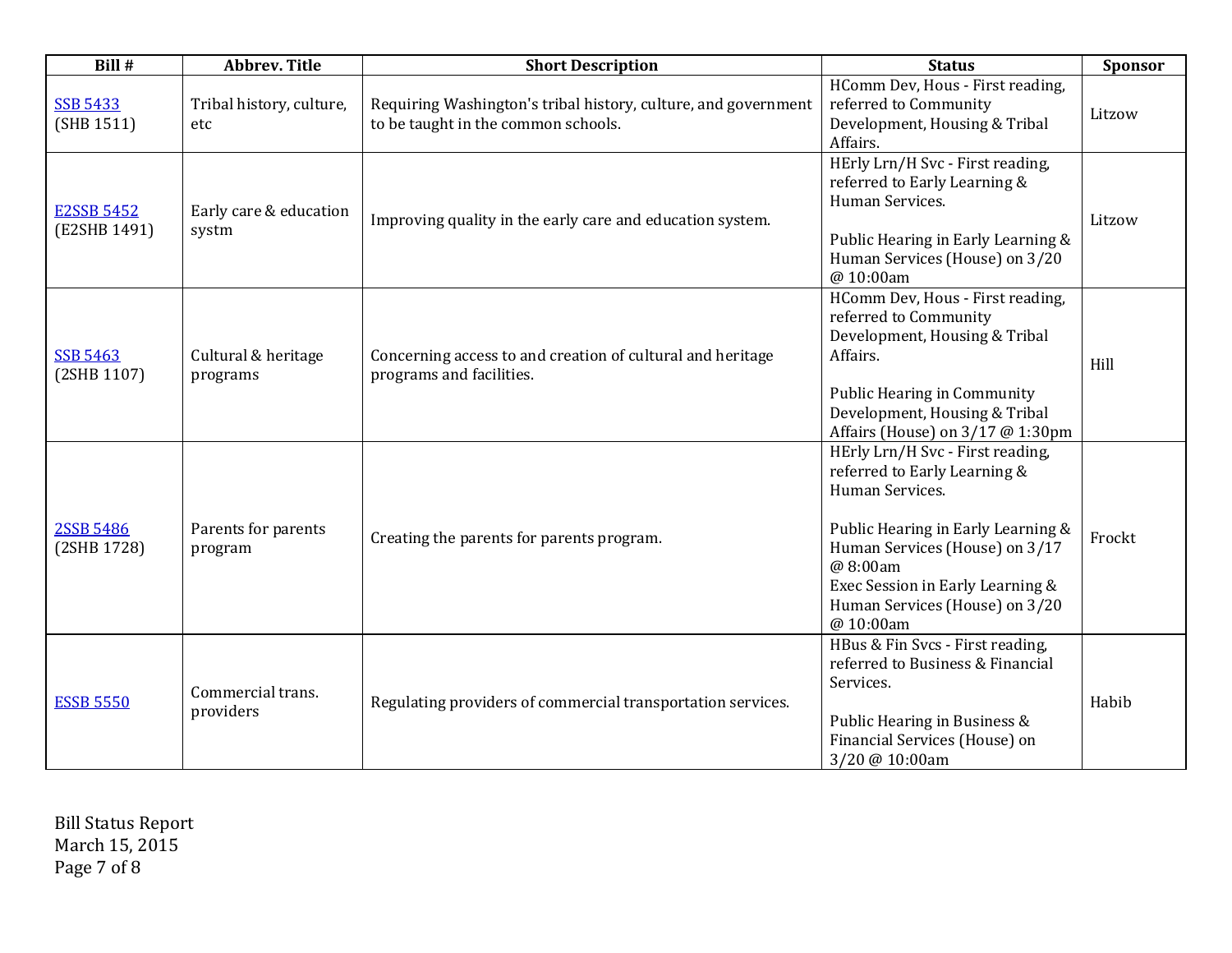| Bill #                         | <b>Abbrev. Title</b>            | <b>Short Description</b>                                                                                                                    | <b>Status</b>                                                                                                                                                                                       | <b>Sponsor</b> |
|--------------------------------|---------------------------------|---------------------------------------------------------------------------------------------------------------------------------------------|-----------------------------------------------------------------------------------------------------------------------------------------------------------------------------------------------------|----------------|
| <b>SSB 5609</b><br>(HB 1378)   | Synthetic plastic<br>microbeads | Protecting waterways from pollution from synthetic plastic<br>microbeads.                                                                   | HEnvironment - First reading,<br>referred to Environment.                                                                                                                                           | Bailey         |
| <b>SSB 5740</b><br>(2SHB 1735) | Extended foster care            | Concerning extended foster care services.                                                                                                   | HErly Lrn/H Svc - First reading,<br>referred to Early Learning &<br>Human Services.<br>Public Hearing in Early Learning &<br>Human Services (House) on 3/18<br>@ 1:30pm                             | Fain           |
| 2SSB 5755<br>(2SHB 1885)       | Property crimes,<br>impacts of  | Addressing and mitigating the impacts of property crimes in<br>Washington state.                                                            | HPublic Safety - First reading,<br>referred to Public Safety.                                                                                                                                       | Hargrove       |
| <b>SSB 5795</b><br>(SHB 1911)  | Water or sewer<br>facilities    | Authorizing municipalities to create assessment<br>reimbursement areas for the construction or improvement of<br>water or sewer facilities. | HLocal Govt - First reading,<br>referred to Local Government.<br>Public Hearing in Local<br>Government (House) on 3/17 @<br>10:00am<br>Exec Session in Local Government<br>(House) on 3/18 @ 8:00am | Roach          |
| <b>ESSB 5804</b><br>(HB 1289)  | State energy code,<br>adoption  | Modifying the procedure for adoption and amendment of the<br>Washington state energy code.                                                  | HTech & Econ D - First reading,<br>referred to Technology &<br>Economic Development.                                                                                                                | Liias          |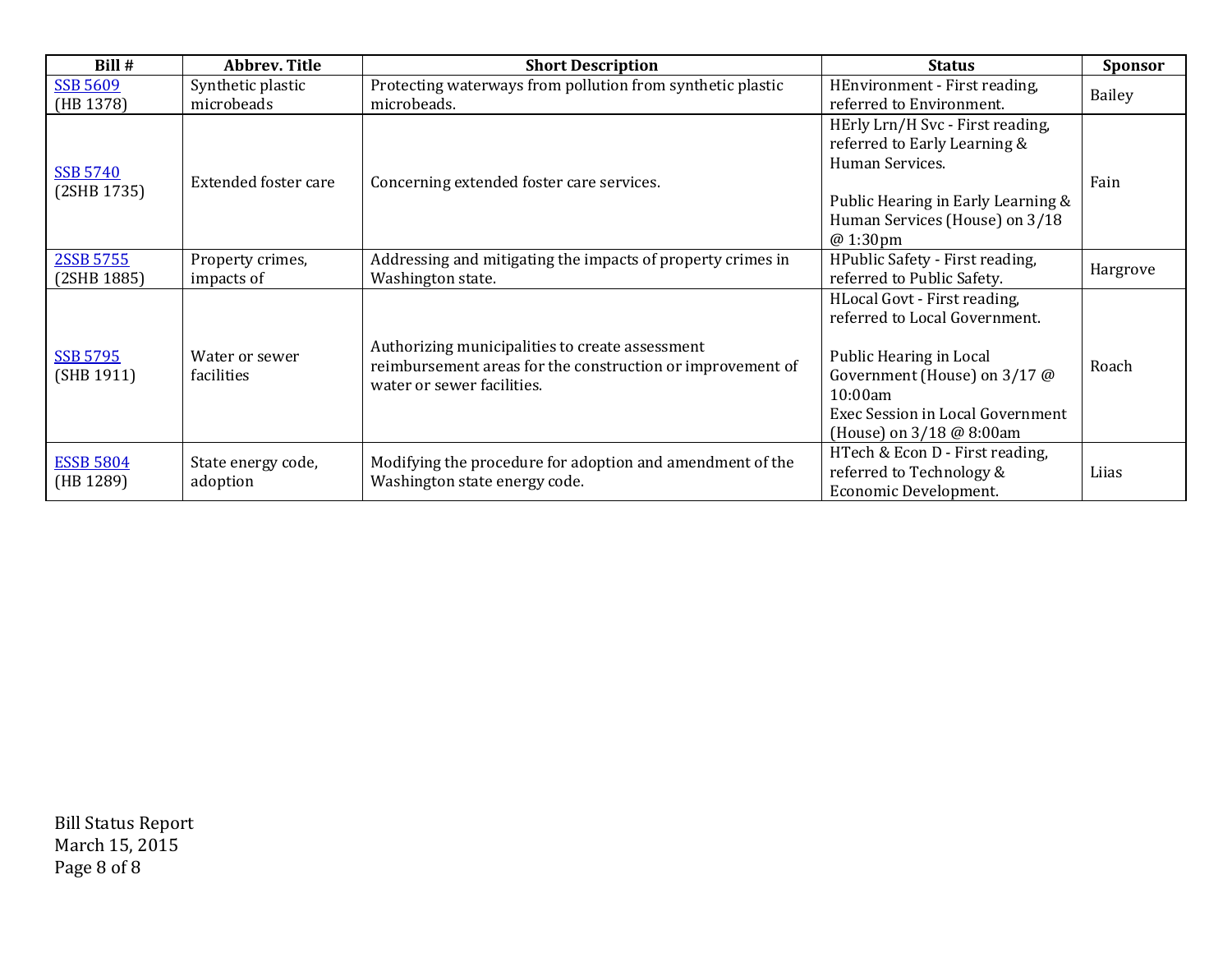| Bill #                         | <b>Abbrev. Title</b>            | <b>Short Description</b>                                                                                                                                                                                                                                                                 | <b>Status</b>                                                                        | Sponsor     |
|--------------------------------|---------------------------------|------------------------------------------------------------------------------------------------------------------------------------------------------------------------------------------------------------------------------------------------------------------------------------------|--------------------------------------------------------------------------------------|-------------|
| <b>HB 1007</b><br>(SB 5336)    | Traffic safety cameras          | Limiting the use of automated traffic safety cameras to detect<br>speed violations not in school zones to certain cities.                                                                                                                                                                | <b>HRules C - Returned to Rules</b><br>Committee for second reading.                 | Fey         |
| <b>HB 1084</b>                 | Land use<br>applications/notice | Addressing notice requirements for land use applications,<br>approvals, and decisions.                                                                                                                                                                                                   | HLocal Govt - First reading,<br>referred to Local Government.                        | Pollet      |
| <b>SHB 1086</b>                | Public record<br>commercial use | Establishing a cost recovery mechanism for public records sought<br>for commercial purposes.                                                                                                                                                                                             | HApprops - Referred to<br>Appropriations.                                            | Moeller     |
| <b>2SHB 1107</b><br>(SSB 5463) | Cultural & heritage<br>programs | Concerning access to and creation of cultural and heritage<br>programs and facilities.                                                                                                                                                                                                   | HRules C - Returned to Rules<br>Committee for second reading.                        | Springer    |
| <b>SHB 1180</b><br>(SB 5128)   | High-capacity trans<br>service  | Concerning dedicated funding sources for high capacity<br>transportation service.                                                                                                                                                                                                        | HFinance - Referred to Finance.                                                      | Fey         |
| <b>HB 1182</b><br>(SB 5088)    | Geological hazard<br>assessment | Concerning a geological hazards assessment.                                                                                                                                                                                                                                              | HRules X - House Rules "X" file.                                                     | Hurst       |
| <b>HB 1245</b>                 | Gun sale background<br>checks   | Repealing background check provisions for gun sales and<br>transfers relating to Initiative Measure No. 594.                                                                                                                                                                             | HJudiciary - First reading,<br>referred to Judiciary.                                | Shea        |
| <b>SHB 1255</b><br>(SB 5254)   | Minority & women's<br>business  | Concerning the office of minority and women's business<br>enterprises account.                                                                                                                                                                                                           | HApprops - Referred to<br>Appropriations.                                            | Tarleton    |
| <b>2SHB 1278</b>               | Building energy use             | Concerning building energy use disclosure requirements.                                                                                                                                                                                                                                  | HRules R - Referred to Rules 2<br>Review.                                            | Fitzgibbon  |
| <b>HB 1286</b><br>(SB 5258)    | Long-term care<br>funding study | Requiring a study for funding options for long-term care services<br>and supports.                                                                                                                                                                                                       | HApprops - Referred to<br>Appropriations.                                            | Tharinger   |
| <b>HB 1289</b><br>(ESSB 5804)  | State energy code,<br>adoption  | Modifying the procedure for adoption and amendment of the<br>Washington state energy code.                                                                                                                                                                                               | HTech & Econ D - First reading,<br>referred to Technology &<br>Economic Development. | <b>Buys</b> |
| <b>SHB 1314</b><br>(SB 5283)   | Carbon pollution<br>market prog | Implementing a carbon pollution market program to reduce<br>greenhouse gas emissions.                                                                                                                                                                                                    | HApprops - Referred to<br>Appropriations.                                            | Fitzgibbon  |
| <b>HB 1352</b><br>(SB 5094)    | Hydroelectric<br>generation     | Allowing incremental electricity produced as a result of efficiency<br>improvements to hydroelectric generation projects whose energy<br>output is marketed by the Bonneville power administration to<br>qualify as an eligible renewable resource under the energy<br>independence act. | HRules R - Referred to Rules 2<br>Review.                                            | Nealey      |
| <b>SHB 1354</b><br>(SB 5569)   | Employee<br>antiretaliation     | Concerning the employee antiretaliation act.                                                                                                                                                                                                                                             | <b>HRules C - Returned to Rules</b><br>Committee for second reading.                 | Ryu         |

Bill Status Report March 15, 2015 Page 1 of 9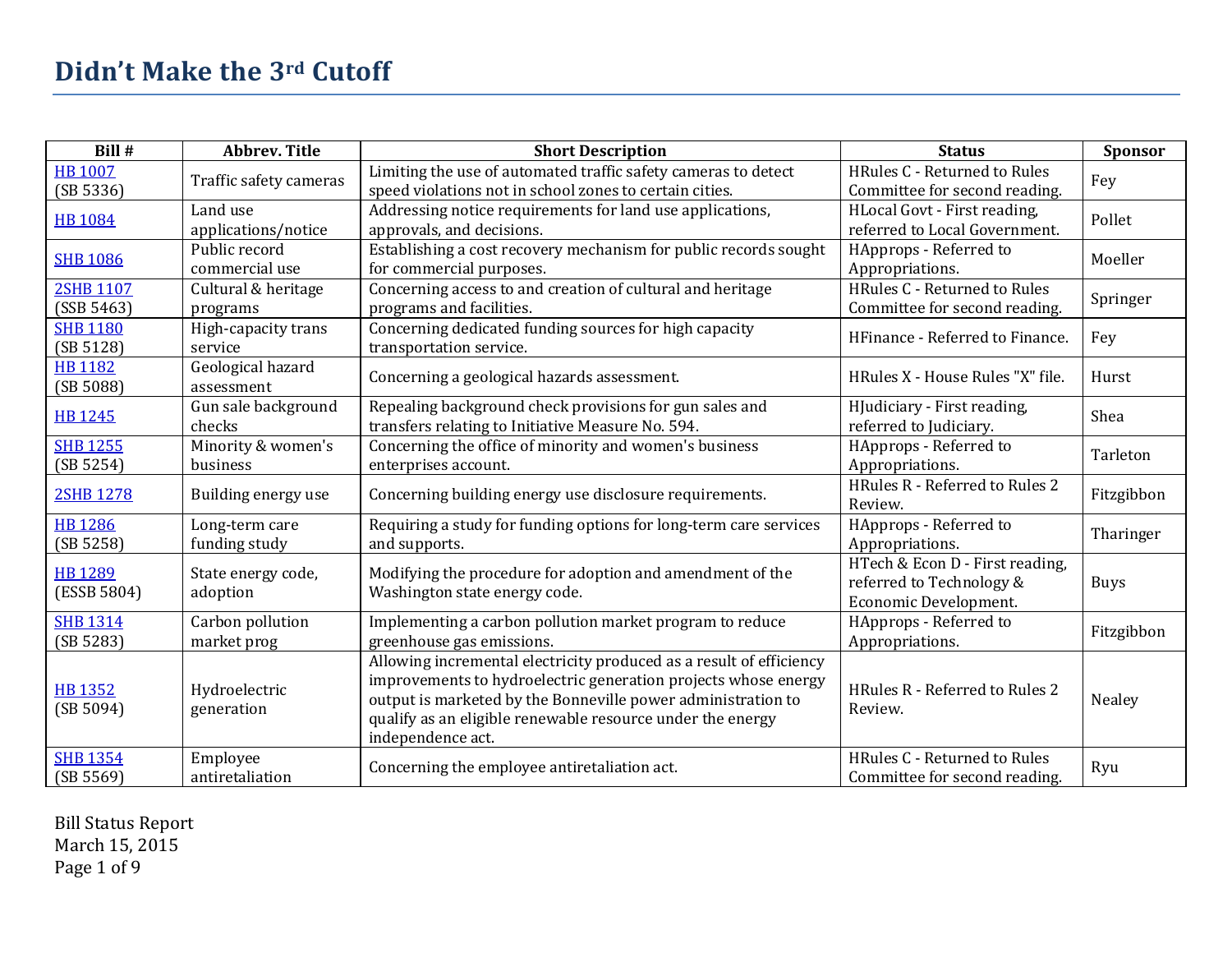| Bill #                       | <b>Abbrev. Title</b>                 | <b>Short Description</b>                                                                                                                                                                                                                                                                                                                                                                                                                                                                                   | <b>Status</b>                                                                                          | Sponsor   |
|------------------------------|--------------------------------------|------------------------------------------------------------------------------------------------------------------------------------------------------------------------------------------------------------------------------------------------------------------------------------------------------------------------------------------------------------------------------------------------------------------------------------------------------------------------------------------------------------|--------------------------------------------------------------------------------------------------------|-----------|
| <b>HB 1359</b><br>(SB 5402)  | Marijuana<br>acquisition/adults      | Ensuring safe, responsible, and legal acquisition of marijuana by<br>adults.                                                                                                                                                                                                                                                                                                                                                                                                                               | HCommerce & Gam - First<br>reading, referred to Commerce<br>& Gaming.                                  | Moscoso   |
| <b>HB 1378</b><br>(SSB 5609) | Synthetic plastic<br>microbeads      | Protecting waterways from pollution from synthetic plastic<br>microbeads.                                                                                                                                                                                                                                                                                                                                                                                                                                  | HEnvironment - First reading,<br>referred to Environment.                                              | McBride   |
| <b>HB 1387</b>               | <b>Building officials</b>            | Supporting apprenticeship training for building officials.                                                                                                                                                                                                                                                                                                                                                                                                                                                 | HApprops - Referred to<br>Appropriations.                                                              | Takko     |
| <b>HB 1416</b><br>(SB 5193)  | Water-sewer distr, lien<br>docs      | Exempting documents recording a water-sewer district lien from<br>the surcharge for local homeless housing and assistance.                                                                                                                                                                                                                                                                                                                                                                                 | HComm Dev, Hous - First<br>reading, referred to Community<br>Development, Housing & Tribal<br>Affairs. | Wylie     |
| <b>SHB 1458</b><br>(SB 5494) | Tobacco and vapor<br>products        | Concerning the age of individuals at which sale or distribution of<br>tobacco and vapor products may be made.                                                                                                                                                                                                                                                                                                                                                                                              | HFinance - Referred to Finance.                                                                        | Orwall    |
| <b>HB 1460</b><br>(SSB 5376) | <b>Eviction records</b><br>reporting | Concerning the disclosure of certain eviction records in certain<br>reports.                                                                                                                                                                                                                                                                                                                                                                                                                               | HJudiciary - First reading,<br>referred to Judiciary.                                                  | Robinson  |
| <b>HB 1461</b>               | Marijuana T.O.                       | Relating to marijuana.                                                                                                                                                                                                                                                                                                                                                                                                                                                                                     | HCommerce & Gam - First<br>reading, referred to Commerce<br>& Gaming.                                  | Hurst     |
| <b>HB 1497</b>               | School district's board              | Concerning appointments of the board of directors of a school<br>district of the first class having within its boundaries a city with a<br>population of four hundred thousand people or more.                                                                                                                                                                                                                                                                                                             | HEducation - First reading,<br>referred to Education.                                                  | Pettigrew |
| <b>SHB 1501</b>              | Social services<br>financing         | Concerning public-private financing of prevention-based social<br>service programs.                                                                                                                                                                                                                                                                                                                                                                                                                        | HApprops - Referred to<br>Appropriations.                                                              | Zeiger    |
| <b>HB 1502</b><br>(SB 5026)  | Reproductive health<br>care          | Declaring that it is an unfair practice for any employer who<br>provides health insurance to its employees as part of an<br>employee's benefit package to not include contraceptive coverage<br>as part of the benefit package, to fail to comply with federal rules<br>adopted under the affordable care act relating to the provision of<br>contraceptive coverage, or to discriminate against any employee<br>based on that employee's use of any reproductive health care<br>service, drug, or device. | HJudiciary - First reading,<br>referred to Judiciary.                                                  | Jinkins   |
| <b>HB 1565</b><br>(SB 5378)  | Housing options/govt<br>progrms      | Concerning the preservation of housing options for participants in<br>government assistance programs.                                                                                                                                                                                                                                                                                                                                                                                                      | HJudiciary - First reading,<br>referred to Judiciary.                                                  | Ormsby    |
| <b>HB 1593</b><br>(SB 5813)  | Local transportation<br>options      | Concerning local transportation options.                                                                                                                                                                                                                                                                                                                                                                                                                                                                   | HTrans - First reading, referred<br>to Transportation.                                                 | McBride   |

Bill Status Report March 15, 2015 Page 2 of 9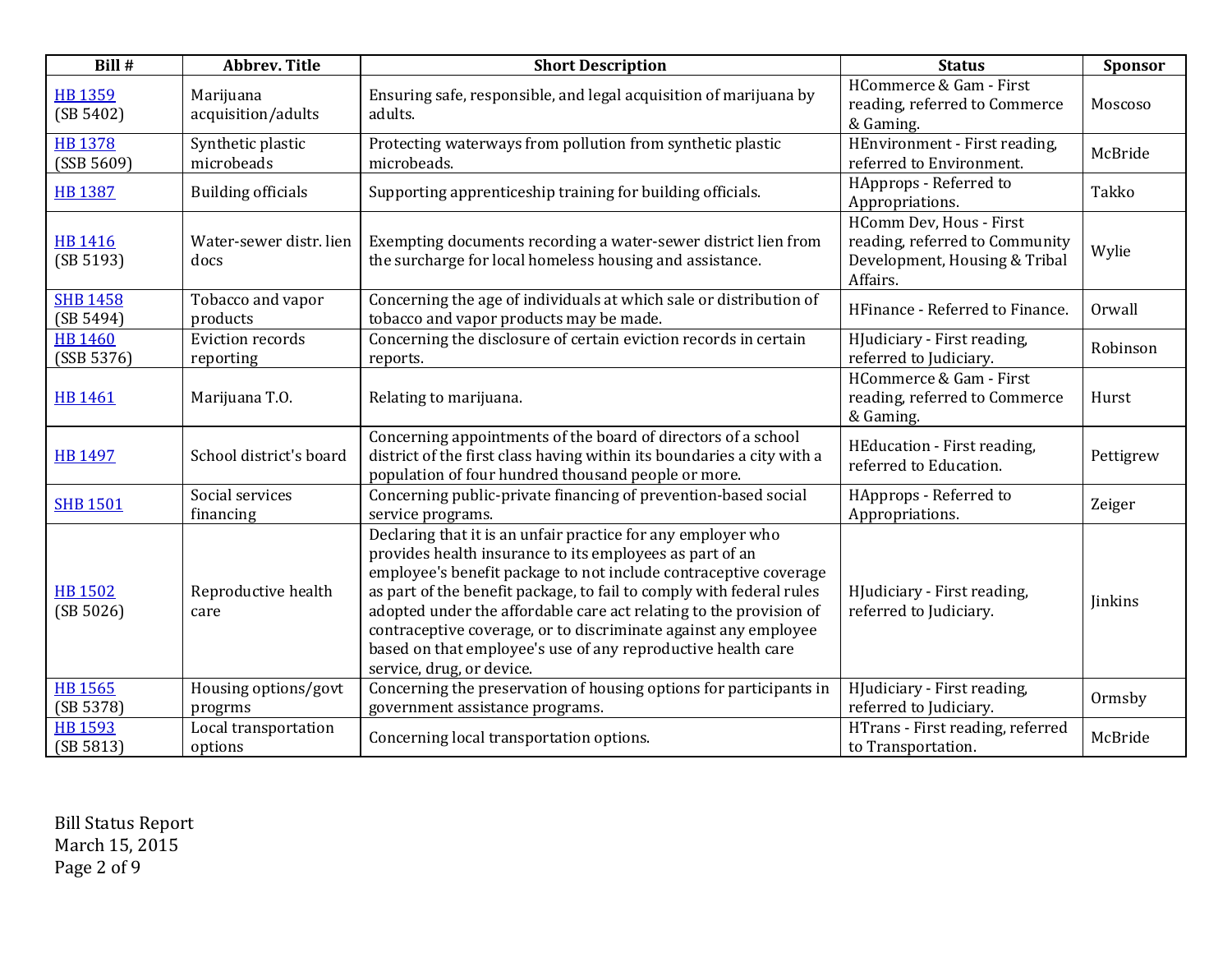| Bill #                          | <b>Abbrev. Title</b>            | <b>Short Description</b>                                                                                                                    | <b>Status</b>                                                 | Sponsor        |
|---------------------------------|---------------------------------|---------------------------------------------------------------------------------------------------------------------------------------------|---------------------------------------------------------------|----------------|
| <b>SHB 1684</b>                 | Public records,<br>charges for  | Concerning charges for the cost of providing public records in<br>response to public records requests.                                      | HRules R - Referred to Rules 2<br>Review.                     | Takko          |
| <b>SHB 1690</b><br>(SB 5571)    | Convention cntrs tx<br>deferral | Providing a tax deferral for the expansion of certain existing<br>public facilities district convention centers.                            | HFinance - Referred to Finance.                               | Walkinshaw     |
| <b>SHB 1701</b><br>(SB 5608)    | Job applicants/arrests,<br>etc. | Prohibiting employers from asking about arrests or convictions<br>before an applicant is determined otherwise qualified for a<br>position.  | HRules C - Returned to Rules<br>Committee for second reading. | Moscoso        |
| <b>2SHB 1728</b><br>(2SSB 5486) | Parents for parents<br>program  | Creating the parents for parents program.                                                                                                   | HRules X - House Rules "X" file.                              | Ormsby         |
| <b>HB 1733</b><br>(SB 5672)     | Nursing staffing,<br>hospitals  | Concerning nursing staffing practices at hospitals.                                                                                         | HApprops - Referred to<br>Appropriations.                     | Cody           |
| <b>HB 1739</b><br>(SB 5639)     | Death penalty,<br>eliminating   | Reducing criminal justice expenses by eliminating the death<br>penalty in favor of life incarceration.                                      | HJudiciary - First reading,<br>referred to Judiciary.         | Carlyle        |
| <b>HB 1747</b><br>(SB 5789)     | Firearms storage                | Concerning the protection of children through responsible storage<br>of firearms.                                                           | HJudiciary - First reading,<br>referred to Judiciary.         | Kagi           |
| <b>HB 1751</b><br>(ESSB 5343)   | Transit<br>construction/parking | Concerning parking impact mitigation from regional transit<br>authority facility construction.                                              | HTrans - First reading, referred<br>to Transportation.        | Santos         |
| <b>HB 1757</b>                  | Local transportation<br>options | Concerning local transportation options.                                                                                                    | HRules R - Referred to Rules 2<br>Review.                     | Fey            |
| <b>HB 1769</b><br>(SB 5665)     | High-tech R&D tax<br>prefs      | Reinstating tax preferences for high-technology research and<br>development.                                                                | HFinance - Referred to Finance.                               | Pettigrew      |
| <b>SHB 1809</b><br>(SB 5697)    | Crew size on certain<br>trains  | Establishing minimum crew size on certain trains.                                                                                           | HRules C - Returned to Rules<br>Committee for second reading. | Haler          |
| <b>SHB 1857</b><br>(SB 5727)    | Extreme risk protec.<br>orders  | Concerning extreme risk protection orders.                                                                                                  | HApprops - Referred to<br>Appropriations.                     | <b>Jinkins</b> |
| <b>2SHB 1885</b><br>(2SSB 5755) | Property crimes,<br>impacts of  | Addressing and mitigating the impacts of property crimes in<br>Washington state.                                                            | HRules R - Referred to Rules 2<br>Review.                     | Klippert       |
| <b>HB 1910</b><br>(SB 5732)     | Law enforcement<br>oversight    | Encouraging effective oversight of law enforcement conduct.                                                                                 | HJudiciary - First reading,<br>referred to Judiciary.         | Ryu            |
| <b>SHB 1911</b><br>(SSB 5795)   | Water or sewer<br>facilities    | Authorizing municipalities to create assessment reimbursement<br>areas for the construction or improvement of water or sewer<br>facilities. | HRules C - Returned to Rules<br>Committee for second reading. | Fitzgibbon     |
| <b>SHB 1917</b>                 | Recordings/law enf.,<br>etc.    | Concerning video and/or sound recordings made by law<br>enforcement or corrections officers.                                                | HRules C - Returned to Rules<br>Committee for second reading. | Hansen         |

Bill Status Report March 15, 2015 Page 3 of 9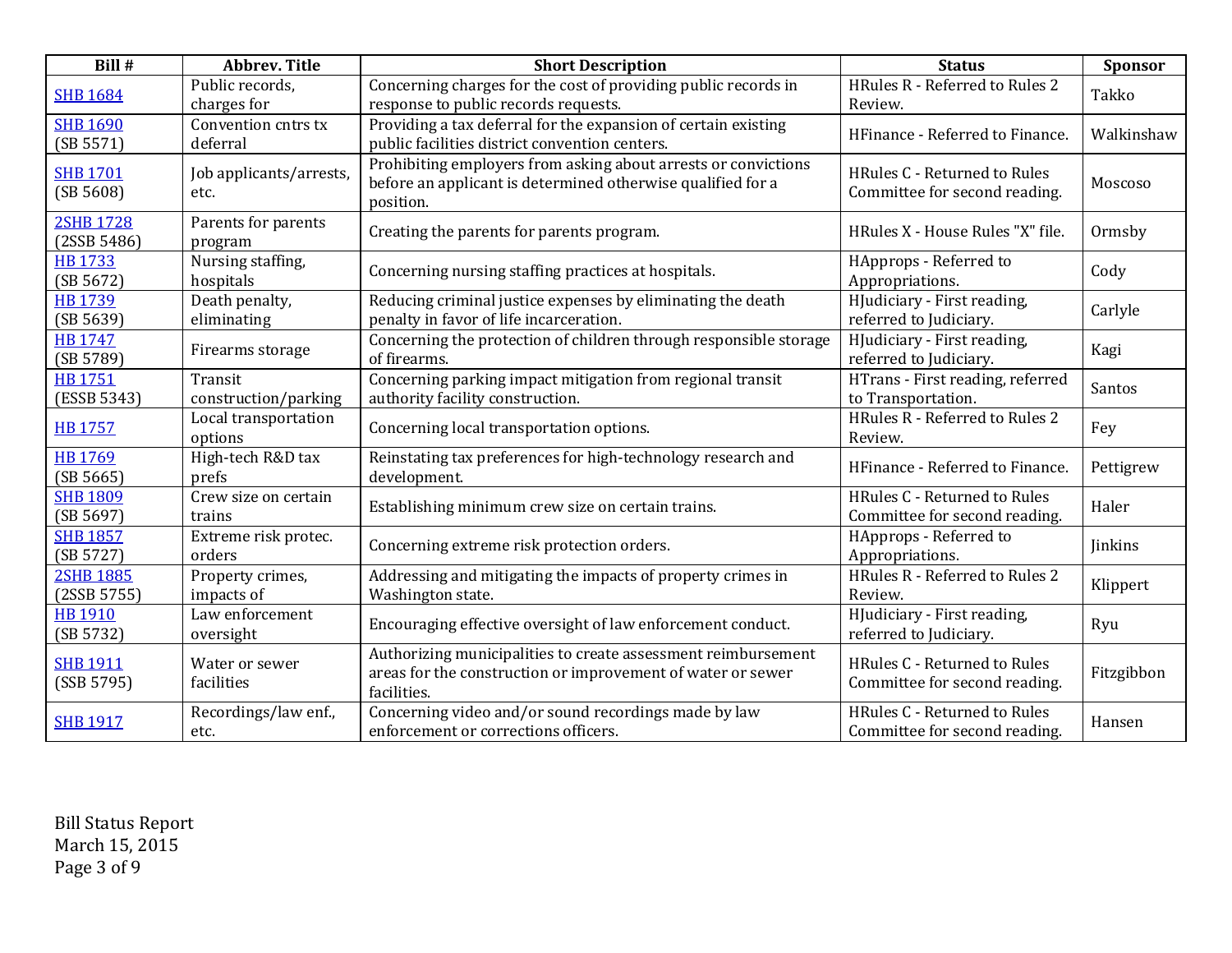| Bill #                        | <b>Abbrev. Title</b>            | <b>Short Description</b>                                                                                                                                                                                                                                                                                                                                                                                                                                                                                                                                                                                        | <b>Status</b>                                                                                          | <b>Sponsor</b> |
|-------------------------------|---------------------------------|-----------------------------------------------------------------------------------------------------------------------------------------------------------------------------------------------------------------------------------------------------------------------------------------------------------------------------------------------------------------------------------------------------------------------------------------------------------------------------------------------------------------------------------------------------------------------------------------------------------------|--------------------------------------------------------------------------------------------------------|----------------|
| <b>HB 1957</b>                | Job order contract              | Concerning the maximum total dollar amount that may be<br>awarded under a job order contract for cities with a population of<br>more than four hundred thousand.                                                                                                                                                                                                                                                                                                                                                                                                                                                | HRules C - Returned to Rules<br>Committee for second reading.                                          | Walkinshaw     |
| <b>HB 1988</b>                | Resident undergrad<br>tuition   | Freezing resident undergraduate tuition at the four-year<br>institutions of higher education.                                                                                                                                                                                                                                                                                                                                                                                                                                                                                                                   | HHi Ed - First reading, referred<br>to Higher Education.                                               | Goodman        |
| <b>HB 2009</b>                | Immunization<br>exemps/children | Concerning exemptions from immunizations for school-age<br>children.                                                                                                                                                                                                                                                                                                                                                                                                                                                                                                                                            | HRules C - Returned to Rules<br>Committee for second reading.                                          | Robinson       |
| <b>HB 2045</b>                | Net metering systems            | Promoting development of reliable distributed energy resources<br>through extending and modifying an existing tax incentive for<br>certain net metering systems, preserving the existing ground rules<br>for net metering until net metering systems' generating capacity<br>equals 0.5 percent of the utility's 1996 peak demand, requiring<br>distribution resources planning, and authorizing a reliability<br>charge and other alternatives to existing ground rules for net<br>metering, for a utility that has achieved the existing 0.5 percent<br>interconnection requirement for net metering systems. | HTech & Econ D - First reading,<br>referred to Technology &<br>Economic Development.                   | Morris         |
| <b>SHB 2051</b><br>(SB 5377)  | Tenant relocation               | Concerning the provision of time and assistance for tenants to<br>relocate due to a rent increase or change of use of the residential<br>unit.                                                                                                                                                                                                                                                                                                                                                                                                                                                                  | HRules C - Returned to Rules<br>Committee for second reading.                                          | Farrell        |
| HB 2135<br>(SSB 5898)         | Homeless client mgmt<br>info    | Modifying Washington homeless client management information<br>system requirements and policies.                                                                                                                                                                                                                                                                                                                                                                                                                                                                                                                | HComm Dev, Hous - First<br>reading, referred to Community<br>Development, Housing & Tribal<br>Affairs. | Appleton       |
| <b>HIR 4204</b><br>(SIR 8201) | Initiative measures             | Amending the Constitution to address changes in state<br>expenditures and revenues made by initiative.                                                                                                                                                                                                                                                                                                                                                                                                                                                                                                          | HState Governme - First<br>reading, referred to State<br>Government.                                   | Kagi           |
| SB 5026<br>(HB 1502)          | Reproductive health<br>care     | Declaring that it is an unfair practice for any employer who<br>provides health insurance to its employees as part of an<br>employee's benefit package to not include contraceptive coverage<br>as part of the benefit package, to fail to comply with federal rules<br>adopted under the affordable care act relating to the provision of<br>contraceptive coverage, or to discriminate against any employee<br>based on that employee's use of any reproductive health care<br>service, drug, or device.                                                                                                      | SLaw & Justice - First reading,<br>referred to Law & Justice.                                          | Pedersen       |

Bill Status Report March 15, 2015 Page 4 of 9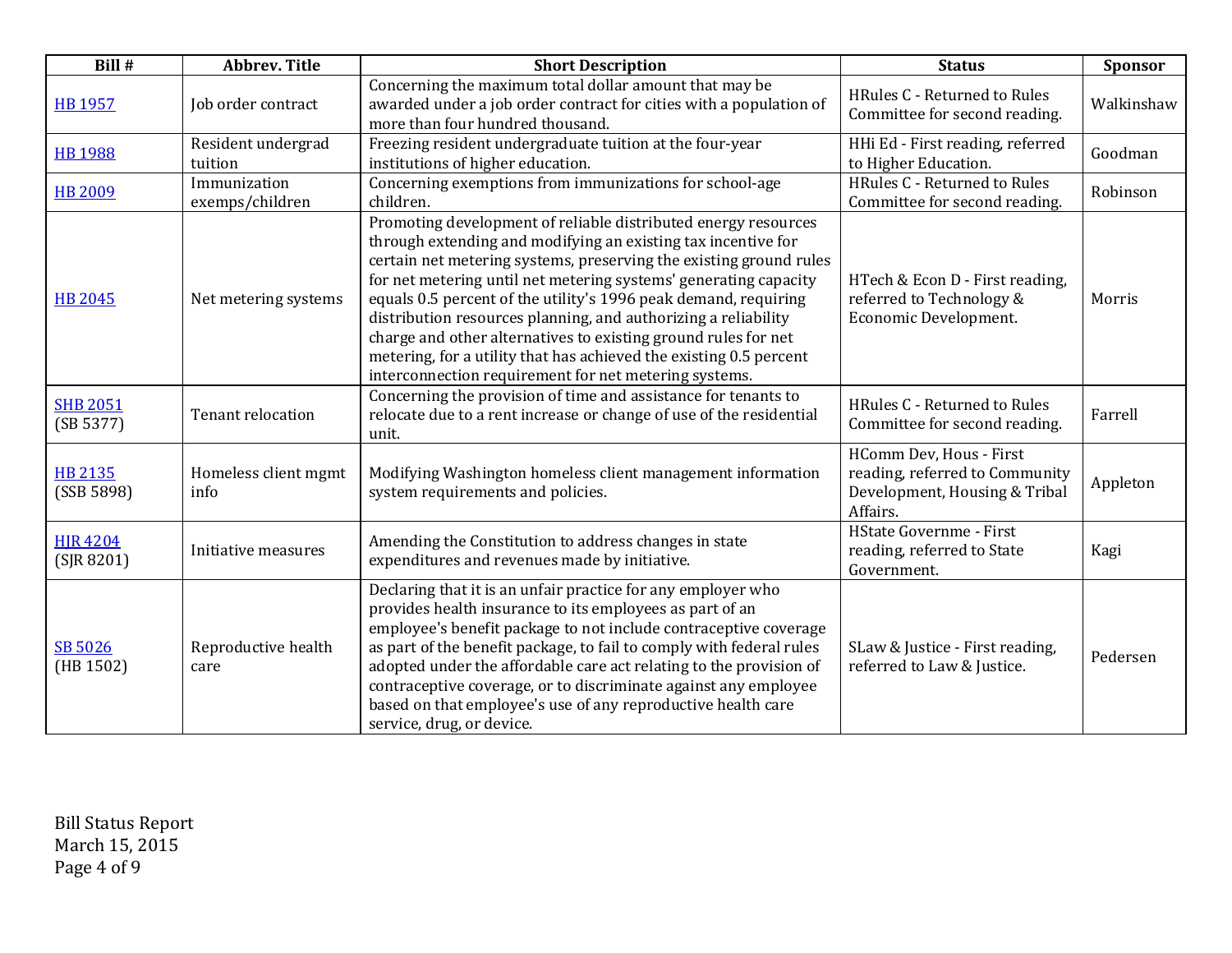| Bill #                        | <b>Abbrev. Title</b>            | <b>Short Description</b>                                                                                                                          | <b>Status</b>                                                                                   | Sponsor       |
|-------------------------------|---------------------------------|---------------------------------------------------------------------------------------------------------------------------------------------------|-------------------------------------------------------------------------------------------------|---------------|
| <b>SB 5087</b><br>(ESHB 1449) | Oil transportation<br>safety    | Concerning oil transportation safety.                                                                                                             | SEnergy, Enviro - First reading,<br>referred to Energy,<br>Environment &<br>Telecommunications. | Rolfes        |
| SB 5089                       | Energy ind. act/clean<br>energy | Revising definitions in the energy independence act to promote<br>the use of clean energy in the future.                                          | SRules 2 - Passed to Rules<br>Committee for second reading.                                     | <b>Brown</b>  |
| SB 5090                       | Energy ind. act/clean<br>energy | Providing an additional alternative compliance option in the<br>energy independence act to promote the use of clean energy in the<br>future.      | SRules 2 - Passed to Rules<br>Committee for second reading.                                     | <b>Brown</b>  |
| 2SSB 5105                     | DUI 4th offense/felony          | Making a fourth driving under the influence offense a felony.                                                                                     | SRules 2 - Passed to Rules<br>Committee for second reading.                                     | Padden        |
| SB 5123<br>(SHB 1257)         | Tenant screening<br>reports     | Concerning tenant screening.                                                                                                                      | SFin Inst/Ins - First reading,<br>referred to Financial<br>Institutions & Insurance.            | Frockt        |
| <b>SSB 5124</b>               | Electronic smoking<br>devices   | Prohibiting the sale of electronic smoking devices to minors.                                                                                     | SRules 2G - Made eligible to be<br>placed on second reading.                                    | Warnick       |
| <b>SB 5128</b><br>(SHB 1180)  | High-capacity trans<br>service  | Concerning dedicated funding sources for high capacity<br>transportation service.                                                                 | STransportation - First reading,<br>referred to Transportation.                                 | Liias         |
| <b>SB 5181</b><br>(HB 1389)   | State fire<br>service/disasters | Addressing the scope of state fire service mobilization and<br>ensuring compliance with existing state and federal disaster<br>response policies. | SWays & Means - Referred to<br>Ways & Means.                                                    | Pearson       |
| SB 5193<br>(HB 1416)          | Water-sewer distr. lien<br>docs | Exempting documents recording a water-sewer district lien from<br>the surcharge for local homeless housing and assistance.                        | SWays & Means - Referred to<br>Ways & Means.                                                    | Benton        |
| <b>SSB 5208</b>               | Lodging tx/workforce<br>housing | Allowing the use of lodging taxes for financing workforce housing.                                                                                | SRules 2G - Made eligible to be<br>placed on second reading.                                    | Miloscia      |
| SB 5254<br>(SHB 1255)         | Minority & women's<br>business  | Concerning the office of minority and women's business<br>enterprises account.                                                                    | SCommerce and L - First<br>reading, referred to Commerce<br>& Labor.                            | McCoy         |
| SB 5258<br>(HB 1286)          | Long-term care<br>funding study | Requiring a study for funding options for long-term care services<br>and supports.                                                                | S2nd Reading - Placed on<br>second reading by Rules<br>Committee.                               | <b>Bailey</b> |
| <b>SSB 5277</b>               | Patronizing a<br>prostitute     | Concerning the crime of patronizing a prostitute.                                                                                                 | S2nd Reading - Placed on<br>second reading by Rules<br>Committee.                               | Kohl-Welles   |

Bill Status Report March 15, 2015 Page 5 of 9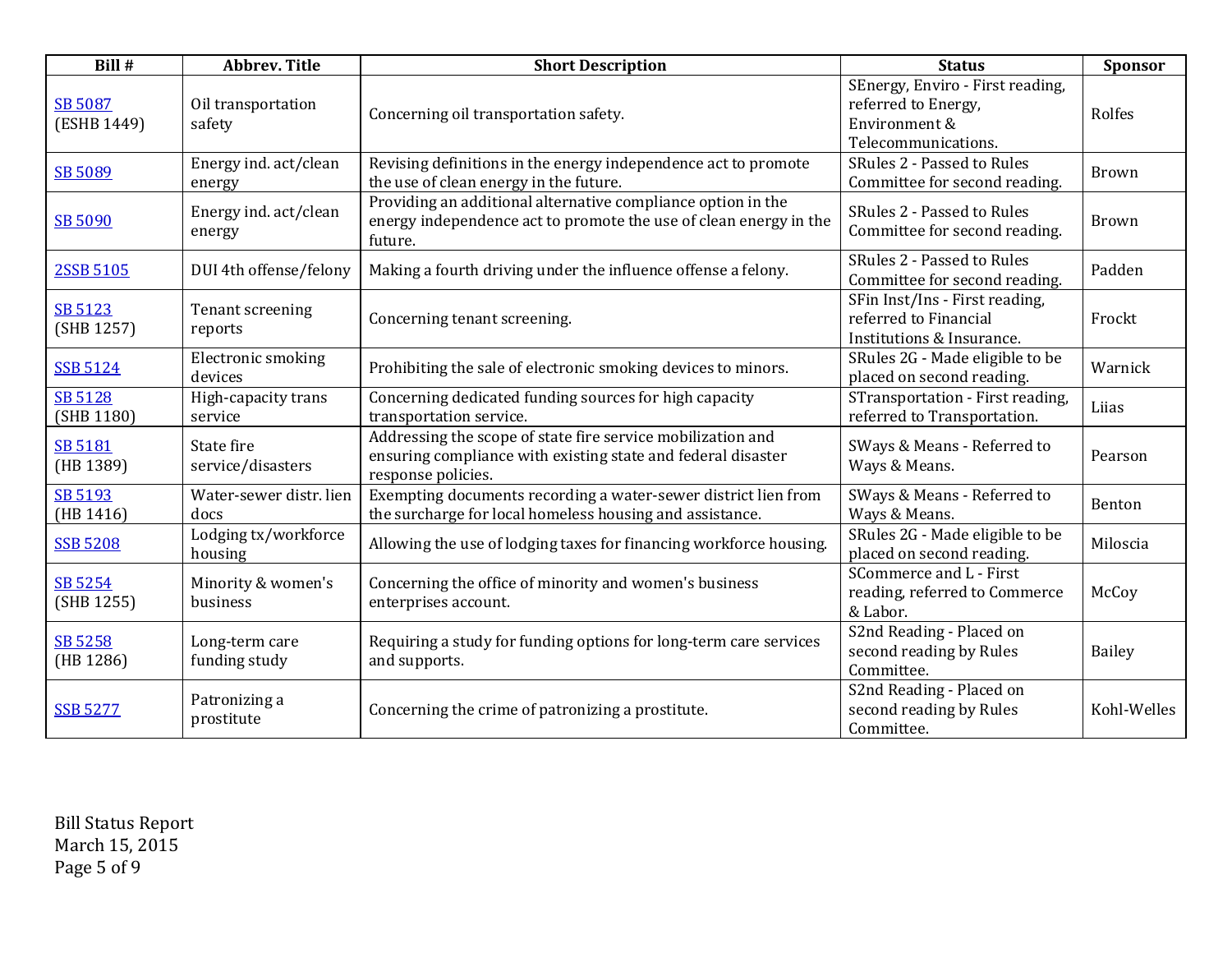| Bill #                       | <b>Abbrev. Title</b>            | <b>Short Description</b>                                                                                                                       | <b>Status</b>                                                                                   | Sponsor     |
|------------------------------|---------------------------------|------------------------------------------------------------------------------------------------------------------------------------------------|-------------------------------------------------------------------------------------------------|-------------|
| SB 5283<br>(SHB 1314)        | Carbon pollution<br>market prog | Implementing a carbon pollution market program to reduce<br>greenhouse gas emissions.                                                          | SEnergy, Enviro - First reading,<br>referred to Energy,<br>Environment &<br>Telecommunications. | Ranker      |
| SB 5285<br>(HB 1355)         | Minimum hourly wage<br>increase | Increasing the minimum hourly wage to twelve dollars over four<br>years.                                                                       | SCommerce and L - First<br>reading, referred to Commerce<br>& Labor.                            | Jayapal     |
| SB 5289                      | Abortion, notifying<br>parents  | Requiring notification to parents or guardians in cases of abortion.                                                                           | S2nd Reading - Placed on<br>second reading by Rules<br>Committee.                               | Padden      |
| SB 5306<br>(HB 1356)         | Sick & safe<br>employment leave | Establishing minimum standards for sick and safe leave from<br>employment.                                                                     | SCommerce and L - First<br>reading, referred to Commerce<br>& Labor.                            | Habib       |
| SB 5336<br>(HB 1007)         | Traffic safety cameras          | Limiting the use of automated traffic safety cameras to detect<br>speed violations not in school zones to certain cities.                      | S2nd Reading - Placed on<br>second reading by Rules<br>Committee.                               | Miloscia    |
| <b>SSB 5376</b><br>(HB 1460) | Eviction records<br>reporting   | Concerning the disclosure of certain eviction records in certain<br>reports.                                                                   | S2nd Reading - Placed on<br>second reading by Rules<br>Committee.                               | Habib       |
| SB 5377<br>(SHB 2051)        | Tenant relocation               | Concerning the provision of time and assistance for tenants to<br>relocate due to a rent increase or change of use of the residential<br>unit. | SFin Inst/Ins - Referred to<br>Financial Institutions &<br>Insurance.                           | Kohl-Welles |
| SB 5378<br>(HB 1565)         | Housing options/govt<br>progrms | Concerning the preservation of housing options for participants in<br>government assistance programs.                                          | SHumSer/MenHlth - Referred to<br>Human Services, Mental Health<br>& Housing.                    | Kohl-Welles |
| SB 5402<br>(HB 1359)         | Marijuana<br>acquisition/adults | Ensuring safe, responsible, and legal acquisition of marijuana by<br>adults.                                                                   | S2nd Reading - Placed on<br>second reading by Rules<br>Committee.                               | Conway      |
| <b>SSB 5417</b>              | Local govt marijuana<br>policy  | Concerning local government marijuana policies.                                                                                                | SWays & Means - Referred to<br>Ways & Means.                                                    | Rivers      |
| 2SSB 5437<br>(SHB 1295)      | Breakfast after the bell        | Concerning breakfast after the bell programs.                                                                                                  | S2nd Reading - Placed on<br>second reading by Rules<br>Committee.                               | Litzow      |
| SB 5494<br>(SHB 1458)        | Tobacco and vapor<br>products   | Concerning the age of individuals at which sale or distribution of<br>tobacco and vapor products may be made.                                  | SCommerce and L - First<br>reading, referred to Commerce<br>& Labor.                            | Miloscia    |

Bill Status Report March 15, 2015 Page 6 of 9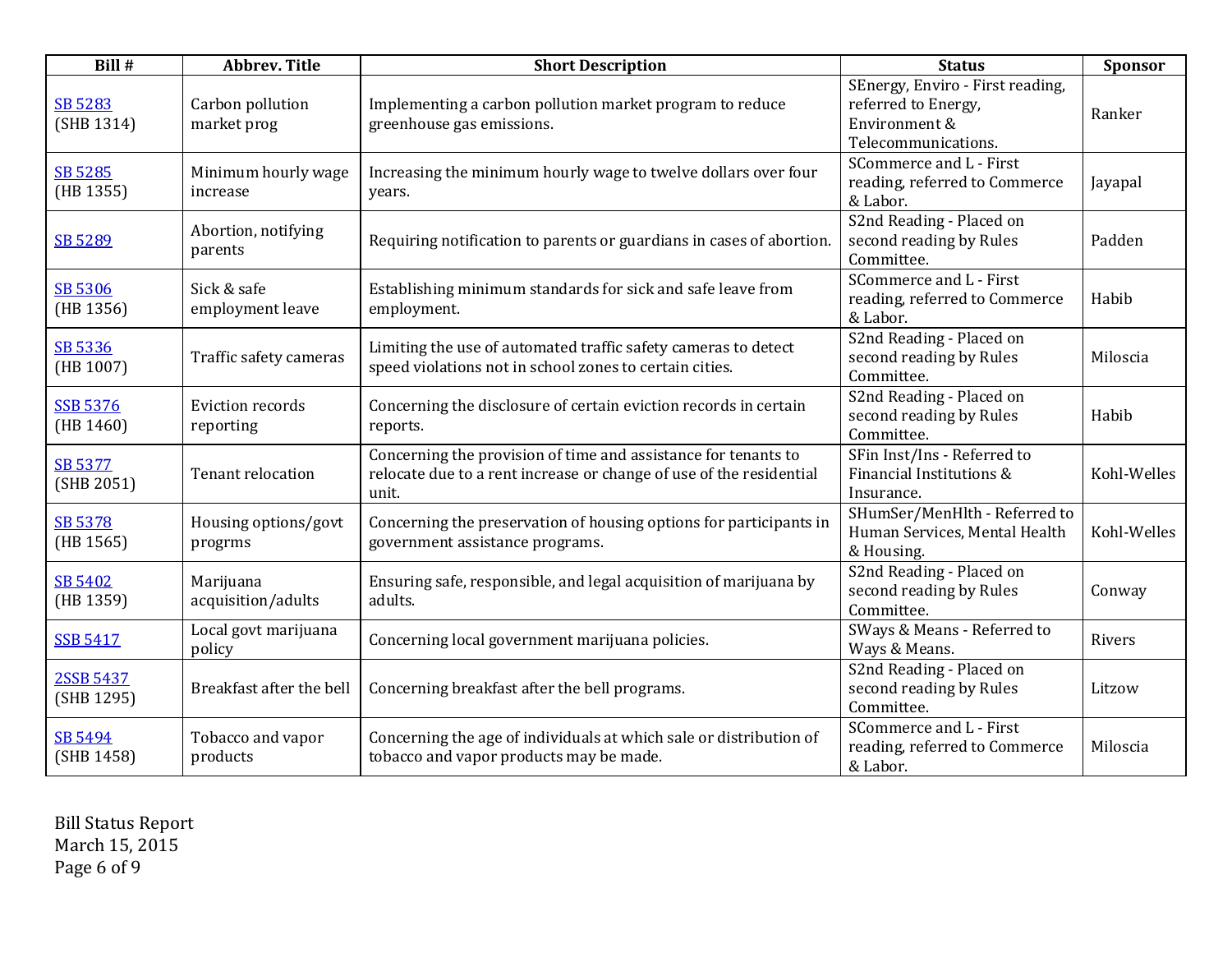| Bill #                  | <b>Abbrev. Title</b>            | <b>Short Description</b>                                                                                                                   | <b>Status</b>                                                                                   | <b>Sponsor</b> |
|-------------------------|---------------------------------|--------------------------------------------------------------------------------------------------------------------------------------------|-------------------------------------------------------------------------------------------------|----------------|
| SB 5519                 | Marijuana reform                | Enacting the comprehensive marijuana reform act.                                                                                           | SWays & Means - Referred to<br>Ways & Means.                                                    | Kohl-Welles    |
| SB 5569<br>(SHB 1354)   | Employee<br>antiretaliation     | Concerning the employee antiretaliation act.                                                                                               | SCommerce and L - First<br>reading, referred to Commerce<br>& Labor.                            | Hasegawa       |
| SB 5571<br>(SHB 1690)   | Convention cntrs tx<br>deferral | Providing a tax deferral for the expansion of certain existing<br>public facilities district convention centers.                           | SWays & Means - First reading,<br>referred to Ways & Means.                                     | Fain           |
| SB 5572                 | Marijuana sales, etc.           | Concerning the sales, distribution, and delivery of marijuana.                                                                             | SCommerce and L - First<br>reading, referred to Commerce<br>& Labor.                            | Kohl-Welles    |
| SB 5574<br>(HB 1647)    | Reproductive health<br>care     | Concerning health plan coverage of reproductive health care.                                                                               | SHealth Care - First reading,<br>referred to Health Care.                                       | Hobbs          |
| SB 5608<br>(SHB 1701)   | Job applicants/arrests,<br>etc. | Prohibiting employers from asking about arrests or convictions<br>before an applicant is determined otherwise qualified for a<br>position. | SCommerce and L - First<br>reading, referred to Commerce<br>& Labor.                            | Miloscia       |
| SB 5639<br>(HB 1739)    | Death penalty,<br>eliminating   | Reducing criminal justice expenses by eliminating the death<br>penalty in favor of life incarceration.                                     | SLaw & Justice - First reading,<br>referred to Law & Justice.                                   | Miloscia       |
| SB 5665<br>(HB 1769)    | High-tech R&D tax<br>prefs      | Reinstating tax preferences for high-technology research and<br>development.                                                               | SWays & Means - First reading,<br>referred to Ways & Means.                                     | Hill           |
| SB 5668<br>(ESHB 1745)  | Voting rights                   | Enacting the Washington voting rights act.                                                                                                 | SRules 2 - Moved to Rules White<br>Sheet.                                                       | Habib          |
| SB 5672<br>(HB 1733)    | Nursing staffing,<br>hospitals  | Concerning nursing staffing practices at hospitals.                                                                                        | SCommerce and L - First<br>reading, referred to Commerce<br>& Labor.                            | Conway         |
| SB 5675<br>(SHB 1783)   | Dual language<br>instruction    | Expanding dual language and bilingual instruction for early<br>learners through secondary students.                                        | SEL/K-12 - First reading,<br>referred to Early Learning & K-<br>12 Education.                   | Roach          |
| SB 5684<br>(E2SHB 1174) | Flame retardants                | Concerning flame retardants.                                                                                                               | SEnergy, Enviro - First reading,<br>referred to Energy,<br>Environment &<br>Telecommunications. | Nelson         |
| SB 5697<br>(SHB 1809)   | Crew size on certain<br>trains  | Establishing minimum crew size on certain trains.                                                                                          | SCommerce and L - First<br>reading, referred to Commerce<br>& Labor.                            | Parlette       |

Bill Status Report March 15, 2015 Page 7 of 9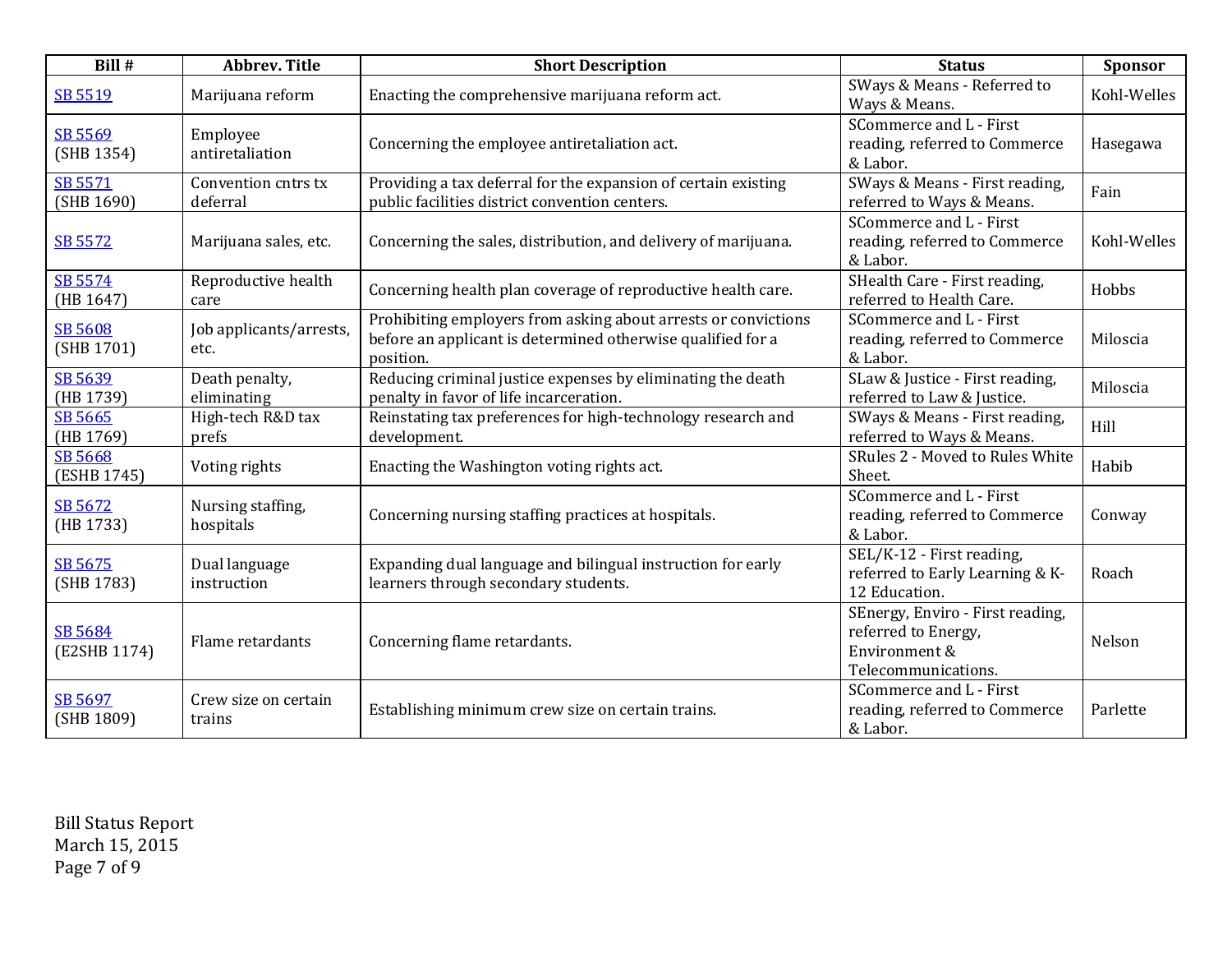| Bill #                         | <b>Abbrev. Title</b>              | <b>Short Description</b>                                                                                                           | <b>Status</b>                                                                                   | <b>Sponsor</b> |
|--------------------------------|-----------------------------------|------------------------------------------------------------------------------------------------------------------------------------|-------------------------------------------------------------------------------------------------|----------------|
| SB 5710<br>(HB 1821)           | For hire, limo, taxi/ind<br>ins   | Addressing industrial insurance requirements and options for<br>owners and lessees of for hire vehicles, limousines, and taxicabs. | SCommerce and L - First<br>reading, referred to Commerce<br>& Labor.                            | Fain           |
| SB 5724                        | Safe routes to school<br>progrm   | Concerning funding for the safe routes to school program.                                                                          | STransportation - First reading,<br>referred to Transportation.                                 | <b>Billig</b>  |
| <b>SB 5727</b><br>(SHB 1857)   | Extreme risk protec.<br>orders    | Concerning extreme risk protective orders.                                                                                         | SLaw & Justice - First reading,<br>referred to Law & Justice.                                   | Frockt         |
| <b>SB 5732</b><br>(HB 1910)    | Law enforcement<br>oversight      | Encouraging effective oversight of law enforcement conduct.                                                                        | SLaw & Justice - First reading,<br>referred to Law & Justice.                                   | Jayapal        |
| <b>SB 5789</b><br>(HB 1747)    | Firearms storage                  | Concerning the protection of children through responsible storage<br>of firearms.                                                  | SLaw & Justice - First reading,<br>referred to Law & Justice.                                   | Kohl-Welles    |
| SB 5813<br>(HB 1593)           | Local transportation<br>options   | Concerning local transportation options.                                                                                           | STransportation - First reading,<br>referred to Transportation.                                 | Cleveland      |
| <b>SSB 5864</b><br>(2SHB 1576) | Annexed areas/sales &<br>use tx   | Concerning sales and use tax for cities to offset municipal service<br>costs to newly annexed areas.                               | S2nd Reading - Placed on<br>second reading by Rules<br>Committee.                               | Nelson         |
| SB 5896<br>(HB 1517)           | Liquor revenue<br>distribution    | Concerning the distribution of liquor revenues to local<br>jurisdictions.                                                          | SWays & Means - First reading,<br>referred to Ways & Means.                                     | Fraser         |
| <b>SSB 5898</b><br>(HB 2135)   | Homeless client mgmt<br>info      | Modifying Washington homeless client management information<br>system requirements and policies.                                   | S2nd Reading - Placed on<br>second reading by Rules<br>Committee.                               | Miloscia       |
| <b>SB 5900</b><br>(EHB 2086)   | The<br>homeless/religious<br>orgs | Prohibiting certain limitations on the hosting of the homeless by<br>religious organizations.                                      | S2nd Reading - Placed on<br>second reading by Rules<br>Committee.                               | Miloscia       |
| <b>2SSB 5908</b><br>(SHB 1240) | Student restraint,<br>isolation   | Concerning restraint or isolation of students, including students<br>with disabilities, in public schools.                         | S2nd Reading - Placed on<br>second reading by Rules<br>Committee.                               | McAuliffe      |
| SB 5926<br>(ESHB 1571)         | Paint stewardship                 | Concerning paint stewardship.                                                                                                      | SEnergy, Enviro - First reading,<br>referred to Energy,<br>Environment &<br>Telecommunications. | Chase          |
| SB 5964                        | Infill development                | Addressing infill development.                                                                                                     | SGovtOp&Sec - First reading,<br>referred to Government<br>Operations & Security.                | Roach          |

Bill Status Report March 15, 2015 Page 8 of 9